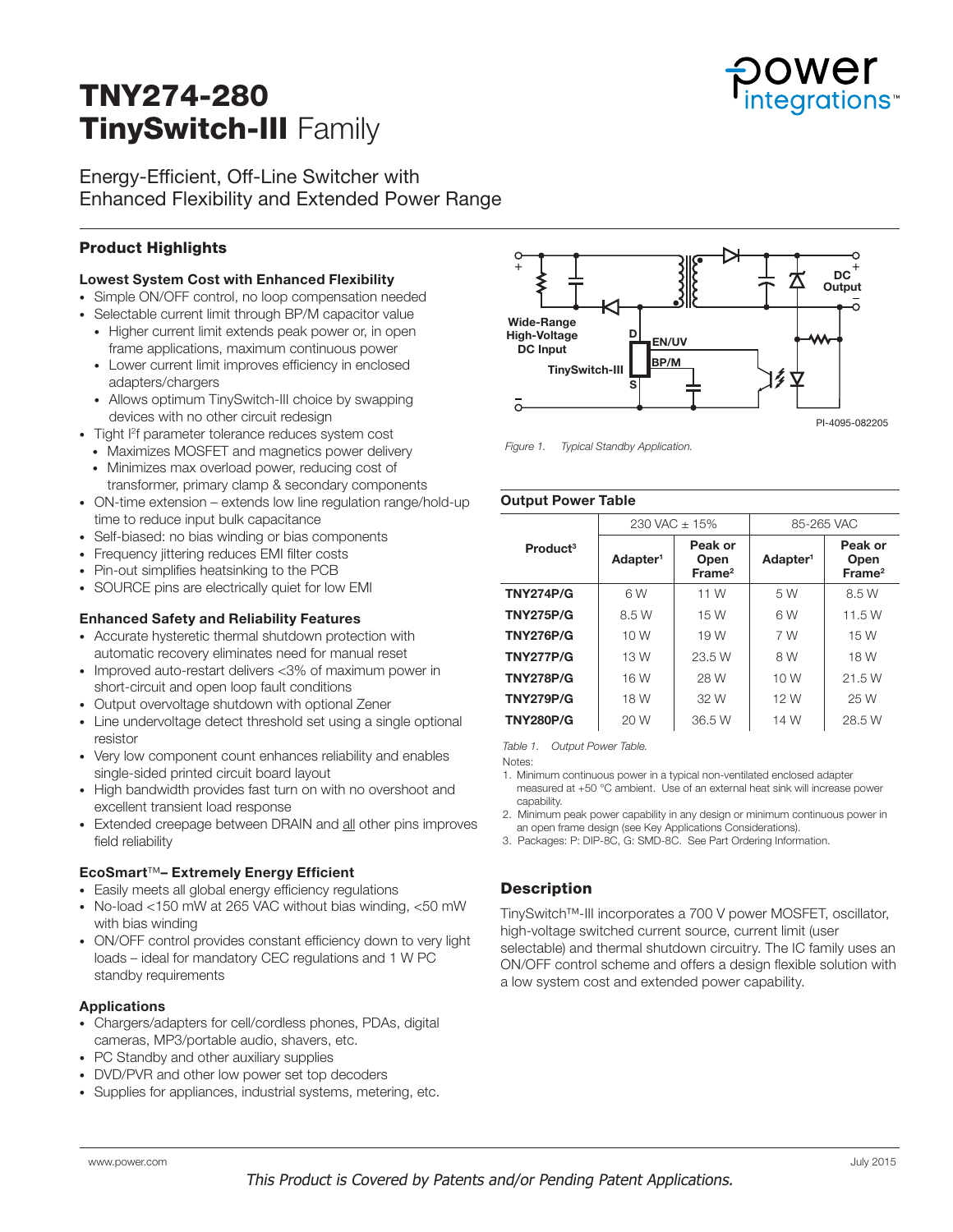

*Figure 2. Functional Block Diagram.* 

# Pin Functional Description

#### DRAIN (D) Pin:

This pin is the power MOSFET drain connection. It provides internal operating current for both start-up and steady-state operation.

#### BYPASS/MULTI-FUNCTION (BP/M) Pin:

This pin has multiple functions:

- 1. It is the connection point for an external bypass capacitor for the internally generated 5.85 V supply.
- 2. It is a mode selector for the current limit value, depending on the value of the capacitance added. Use of a 0.1  $\mu$ F capacitor results in the standard current limit value. Use of a  $1 \mu$ F capacitor results in the current limit being reduced to that of the next smaller device size. Use of a 10  $\mu$ F capacitor results in the current limit being increased to that of the next larger device size for TNY275-280.
- 3. It provides a shutdown function. When the current into the bypass pin exceeds  $I_{SD}$ , the device latches off until the BP/M voltage drops below 4.9 V, during a power down. This can be used to provide an output overvoltage function with a Zener connected from the BP/M pin to a bias winding supply.



*Figure 3. Pin Configuration.* 

#### ENABLE/UNDERVOLTAGE (EN/UV) Pin:

This pin has dual functions: enable input and line undervoltage sense. During normal operation, switching of the power MOSFET is controlled by this pin. MOSFET switching is terminated when a current greater than a threshold current is drawn from this pin. Switching resumes when the current being

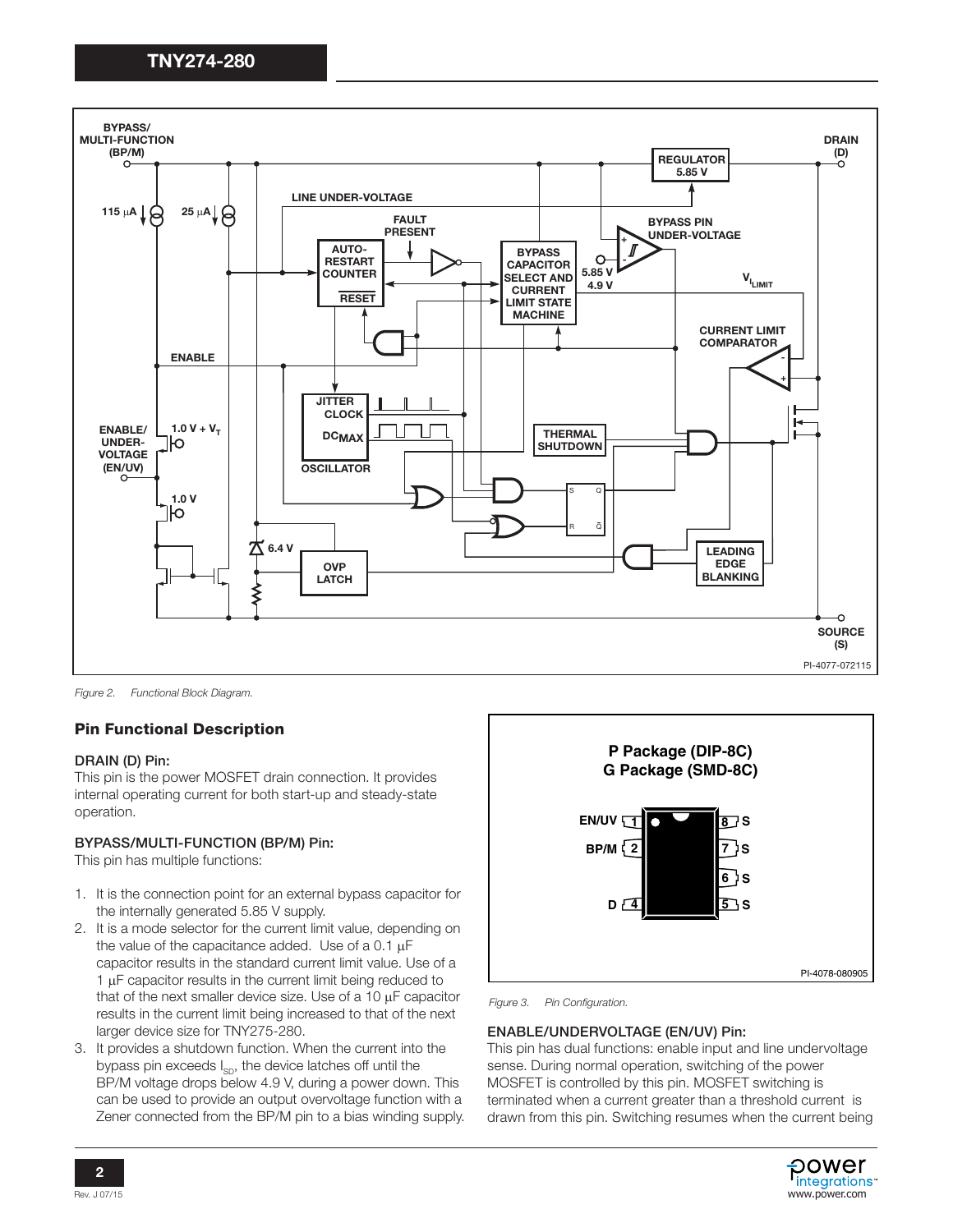pulled from the pin drops to less than a threshold current. A modulation of the threshold current reduces group pulsing. The threshold current is between  $75 \mu A$  and  $115 \mu A$ .

The EN/UV pin also senses line undervoltage conditions through an external resistor connected to the DC line voltage. If there is no external resistor connected to this pin, TinySwitch-III detects its absence and disables the line undervoltage function.

## SOURCE (S) Pin:

This pin is internally connected to the output MOSFET source for high-voltage power return and control circuit common.

## TinySwitch-III Functional Description

TinySwitch-III combines a high-voltage power MOSFET switch with a power supply controller in one device. Unlike conventional PWM (pulse width modulator) controllers, it uses a simple ON/OFF control to regulate the output voltage.

The controller consists of an oscillator, enable circuit (sense and logic), current limit state machine, 5.85 V regulator, BYPASS/ MULTI-FUNCTION pin undervoltage, overvoltage circuit, and current limit selection circuitry, over-temperature protection, current limit circuit, leading edge blanking, and a 700 V power MOSFET. TinySwitch-III incorporates additional circuitry for line undervoltage sense, auto-restart, adaptive switching cycle ontime extension, and frequency jitter. Figure 2 shows the functional block diagram with the most important features.

#### **Oscillator**

The typical oscillator frequency is internally set to an average of 132 kHz. Two signals are generated from the oscillator: the maximum duty cycle signal ( $DC_{MAX}$ ) and the clock signal that indicates the beginning of each cycle.

The oscillator incorporates circuitry that introduces a small amount of frequency jitter, typically 8 kHz peak-to-peak, to minimize EMI emission. The modulation rate of the frequency jitter is set to 1 kHz to optimize EMI reduction for both average and quasi-peak emissions. The frequency jitter should be



measured with the oscilloscope triggered at the falling edge of the DRAIN waveform. The waveform in Figure 4 illustrates the frequency jitter.

## Enable Input and Current Limit State Machine

The enable input circuit at the EN/UV pin consists of a low impedance source follower output set at 1.2 V. The current through the source follower is limited to 115  $\mu$ A. When the current out of this pin exceeds the threshold current, a low logic level (disable) is generated at the output of the enable circuit, until the current out of this pin is reduced to less than the threshold current. This enable circuit output is sampled at the beginning of each cycle on the rising edge of the clock signal. If high, the power MOSFET is turned on for that cycle (enabled). If low, the power MOSFET remains off (disabled). Since the sampling is done only at the beginning of each cycle, subsequent changes in the EN/UV pin voltage or current during the remainder of the cycle are ignored.

The current limit state machine reduces the current limit by discrete amounts at light loads when TinySwitch-III is likely to switch in the audible frequency range. The lower current limit raises the effective switching frequency above the audio range and reduces the transformer flux density, including the associated audible noise. The state machine monitors the sequence of enable events to determine the load condition and adjusts the current limit level accordingly in discrete amounts.

Under most operating conditions (except when close to noload), the low impedance of the source follower keeps the voltage on the EN/UV pin from going much below 1.2 V in the disabled state. This improves the response time of the optocoupler that is usually connected to this pin.

#### 5.85 V Regulator and 6.4 V Shunt Voltage Clamp

The 5.85 V regulator charges the bypass capacitor connected to the BYPASS pin to 5.85 V by drawing a current from the voltage on the DRAIN pin whenever the MOSFET is off. The BYPASS/MULTI-FUNCTION pin is the internal supply voltage node. When the MOSFET is on, the device operates from the energy stored in the bypass capacitor. Extremely low power consumption of the internal circuitry allows TinySwitch-III to operate continuously from current it takes from the DRAIN pin. A bypass capacitor value of 0.1  $\mu$ F is sufficient for both high frequency decoupling and energy storage.

In addition, there is a 6.4 V shunt regulator clamping the BYPASS/MULTI-FUNCTION pin at 6.4 V when current is provided to the BYPASS/MULTI-FUNCTION pin through an external resistor. This facilitates powering of TinySwitch-III externally through a bias winding to decrease the no-load consumption to well below 50 mW.

## BYPASS/MULTI-FUNCTION Pin Undervoltage

The BYPASS/MULTI-FUNCTION pin undervoltage circuitry disables the power MOSFET when the BYPASS/MULTI-FUNCTION pin voltage drops below 4.9 V in steady state operation. Once the BYPASS/MULTI-FUNCTION pin voltage drops below 4.9 V in steady state operation, it must rise back to 5.85 V to enable (turn-on) the power MOSFET.

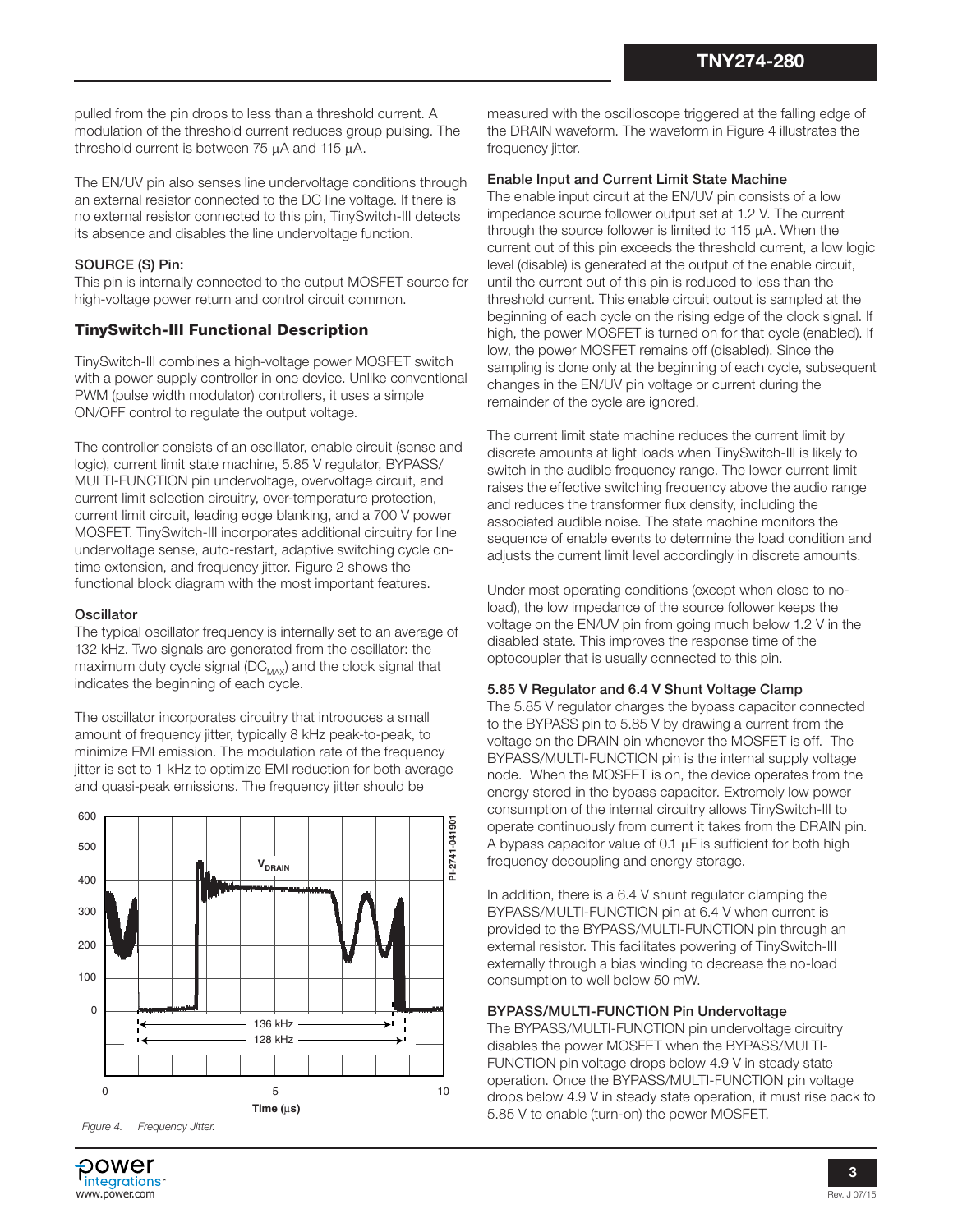## Over Temperature Protection

The thermal shutdown circuitry senses the die temperature. The threshold is typically set at 142 °C with 75 °C hysteresis. When the die temperature rises above this threshold the power MOSFET is disabled and remains disabled until the die temperature falls by 75 °C, at which point it is re-enabled. A large hysteresis of 75 °C (typical) is provided to prevent overheating of the PC board due to a continuous fault condition.

## Current Limit

The current limit circuit senses the current in the power MOSFET. When this current exceeds the internal threshold  $(I_{LIMIT})$ , the power MOSFET is turned off for the remainder of that cycle. The current limit state machine reduces the current limit threshold by discrete amounts under medium and light loads.

The leading edge blanking circuit inhibits the current limit comparator for a short time  $(t_{LEB})$  after the power MOSFET is turned on. This leading edge blanking time has been set so that current spikes caused by capacitance and secondary-side rectifier reverse recovery time will not cause premature termination of the switching pulse.

## Auto-Restart

In the event of a fault condition such as output overload, output short-circuit, or an open loop condition, TinySwitch-III enters into auto-restart operation. An internal counter clocked by the oscillator is reset every time the EN/UV pin is pulled low. If the EN/UV pin is not pulled low for 64 ms, the power MOSFET switching is normally disabled for 2.5 seconds (except in the case of line undervoltage condition, in which case it is disabled until the condition is removed). The auto-restart alternately enables and disables the switching of the power MOSFET until the fault condition is removed. Figure 5 illustrates auto-restart circuit operation in the presence of an output short-circuit.

In the event of a line undervoltage condition, the switching of the power MOSFET is disabled beyond its normal 2.5 seconds until the line undervoltage condition ends.



#### Adaptive Switching Cycle On-Time Extension

Adaptive switching cycle on-time extension keeps the cycle on until current limit is reached, instead of prematurely terminating after the  $DC_{MAX}$  signal goes low. This feature reduces the minimum input voltage required to maintain regulation, extending hold-up time and minimizing the size of bulk capacitor required. The on-time extension is disabled during the start-up of the power supply, until the power supply output reaches regulation.

## Line Undervoltage Sense Circuit

The DC line voltage can be monitored by connecting an external resistor from the DC line to the EN/UV pin. During power up or when the switching of the power MOSFET is disabled in auto-restart, the current into the EN/UV pin must exceed 25  $\mu$ A to initiate switching of the power MOSFET. During power up, this is accomplished by holding the BYPASS/MULTI-FUNCTION pin to 4.9 V while the line undervoltage condition exists. The BYPASS/MULTI-FUNCTION pin then rises from 4.9 V to 5.85 V when the line undervoltage condition goes away. When the switching of the power MOSFET is disabled in auto-restart mode and a line undervoltage condition exists, the auto-restart counter is stopped. This stretches the disable time beyond its normal 2.5 seconds until the line undervoltage condition ends.

The line undervoltage circuit also detects when there is no external resistor connected to the EN/UV pin (less than  $\sim$ 2  $\mu$ A into the pin). In this case the line undervoltage function is disabled.

# TinySwitch-III Operation

TinySwitch-III devices operate in the current limit mode. When enabled, the oscillator turns the power MOSFET on at the beginning of each cycle. The MOSFET is turned off when the current ramps up to the current limit or when the  $DC_{\text{max}}$  limit is reached. Since the highest current limit level and frequency of a TinySwitch-III design are constant, the power delivered to the load is proportional to the primary inductance of the transformer and peak primary current squared. Hence, designing the supply involves calculating the primary inductance of the transformer for the maximum output power required. If the TinySwitch-III is appropriately chosen for the power level, the current in the calculated inductance will ramp up to current limit before the  $DC_{MAX}$  limit is reached.

#### Enable Function

TinySwitch-III senses the EN/UV pin to determine whether or not to proceed with the next switching cycle. The sequence of cycles is used to determine the current limit. Once a cycle is started, it always completes the cycle (even when the EN/UV pin changes state half way through the cycle). This operation results in a power supply in which the output voltage ripple is determined by the output capacitor, amount of energy per switch cycle and the delay of the feedback.

The EN/UV pin signal is generated on the secondary by comparing the power supply output voltage with a reference voltage. The EN/UV pin signal is high when the power supply

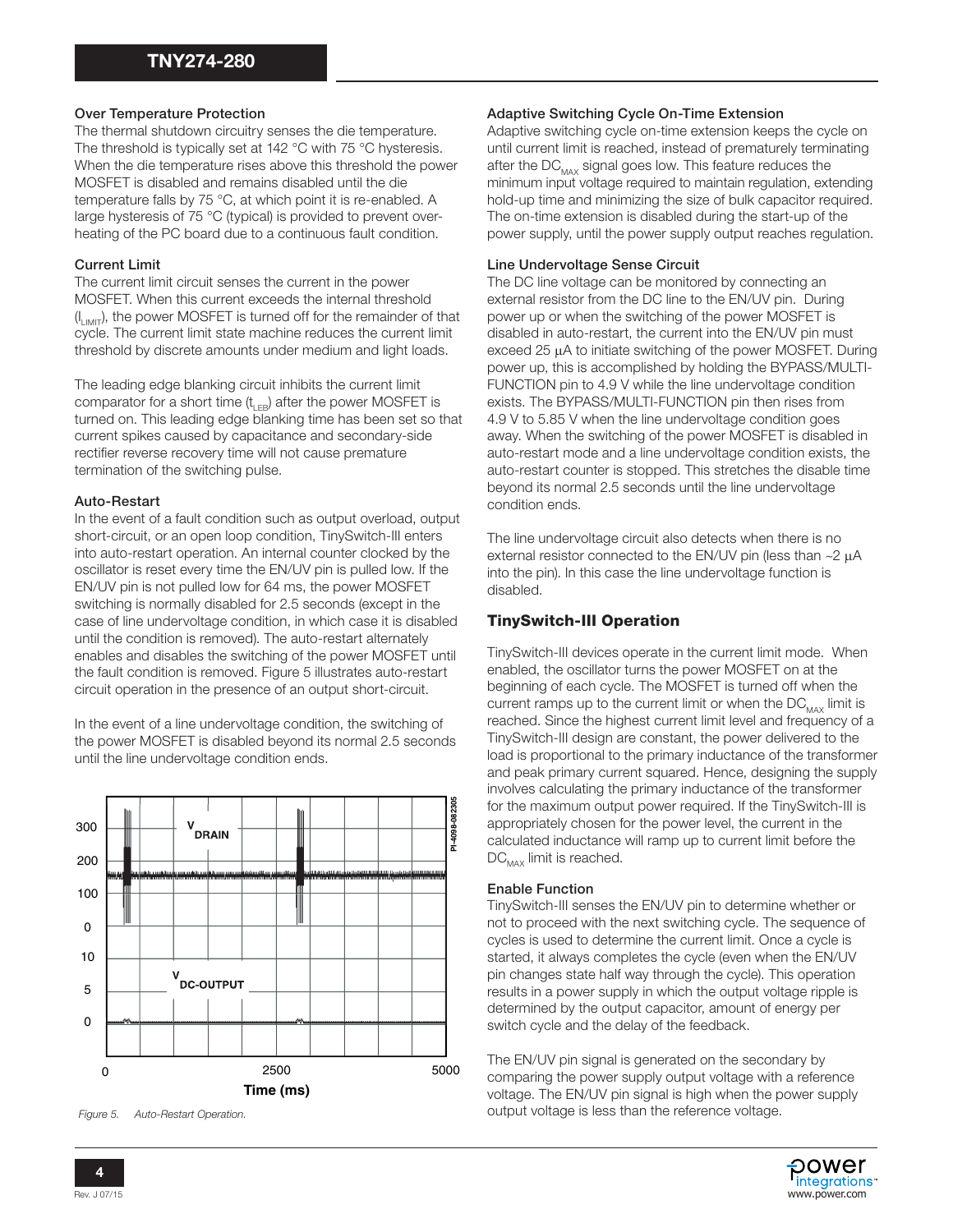In a typical implementation, the EN/UV pin is driven by an optocoupler. The collector of the optocoupler transistor is connected to the EN/UV pin and the emitter is connected to the SOURCE pin. The optocoupler LED is connected in series with a Zener diode across the DC output voltage to be regulated. When the output voltage exceeds the target regulation voltage level (optocoupler LED voltage drop plus Zener voltage), the optocoupler LED will start to conduct, pulling the EN/UV pin low. The Zener diode can be replaced by a TL431 reference circuit for improved accuracy.



*Figure 6. Operation at Near Maximum Loading.*



*Figure 8. Operation at Medium Loading.*

#### ON/OFF Operation with Current Limit State Machine

The internal clock of the TinySwitch-III runs all the time. At the beginning of each clock cycle, it samples the EN/UV pin to decide whether or not to implement a switch cycle, and based on the sequence of samples over multiple cycles, it determines the appropriate current limit. At high loads, the state machine sets the current limit to its highest value. At lighter loads, the state machine sets the current limit to reduced values.



*Figure 7. Operation at Moderately Heavy Loading.*



*Figure 9. Operation at Very Light Load.*

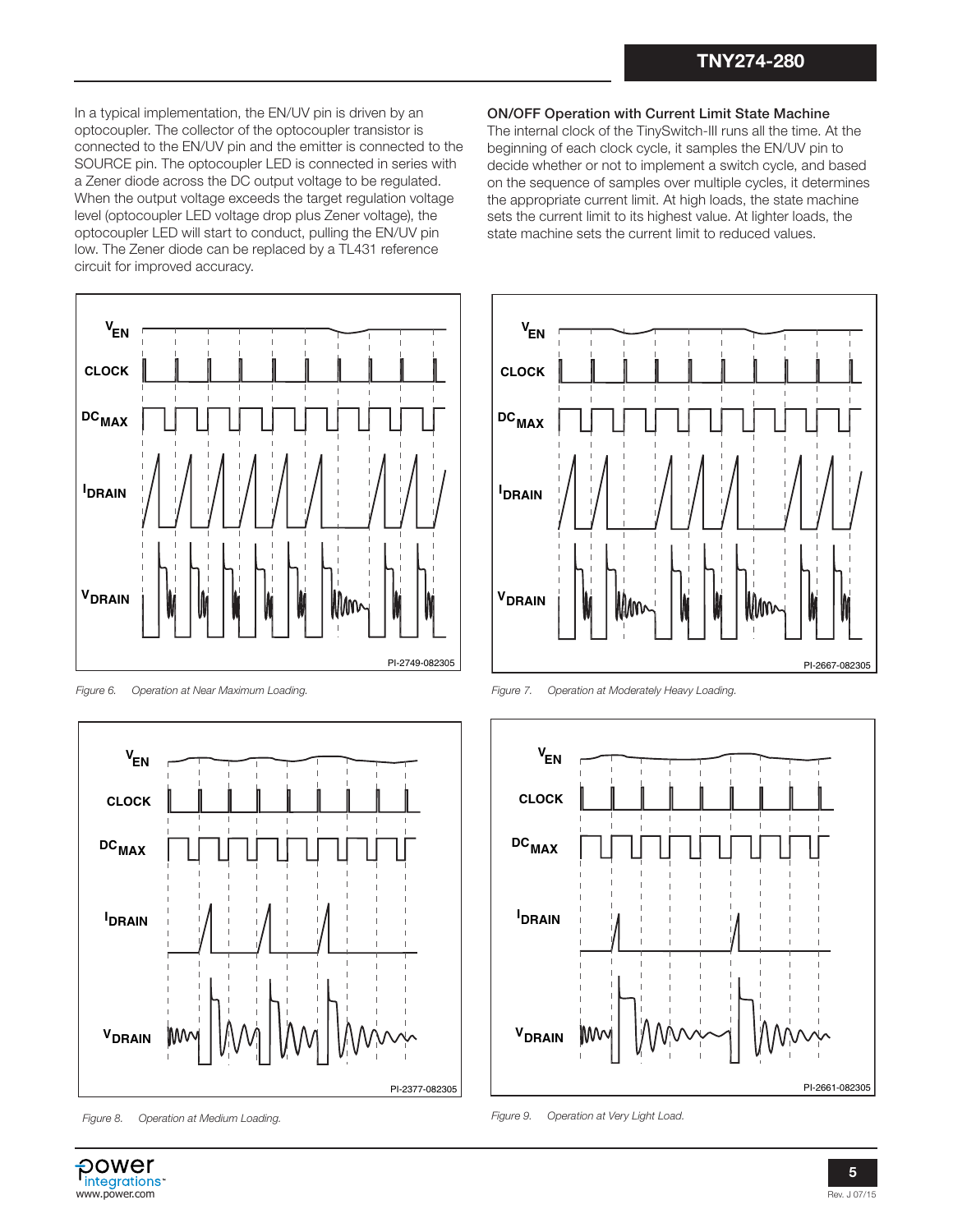# TNY274-280

 At near maximum load, TinySwitch-III will conduct during nearly all of its clock cycles (Figure 6). At slightly lower load, it will "skip" additional cycles in order to maintain voltage regulation at the power supply output (Figure 7). At medium loads, cycles will be skipped and the current limit will be reduced (Figure 8). At very light loads, the current limit will be reduced even further



*Figure 10. Power Up with Optional External UV Resistor (4 MQ) Connected to EN/UV Pin.*



(Figure 9). Only a small percentage of cycles will occur to satisfy the power consumption of the power supply.

The response time of the ON/OFF control scheme is very fast compared to PWM control. This provides tight regulation and excellent transient response.



*Figure 11. Power Up Without Optional External UV Resistor Connected to EN/UV Pin.*



*Figure 12. Normal Power Down Timing (without UV). Figure 13. Slow Power Down Timing with Optional External (4 MΩ) UV Resistor**Figure 12. Normal Power Down Timing (without UV). Connected to EN/UV Pin.*

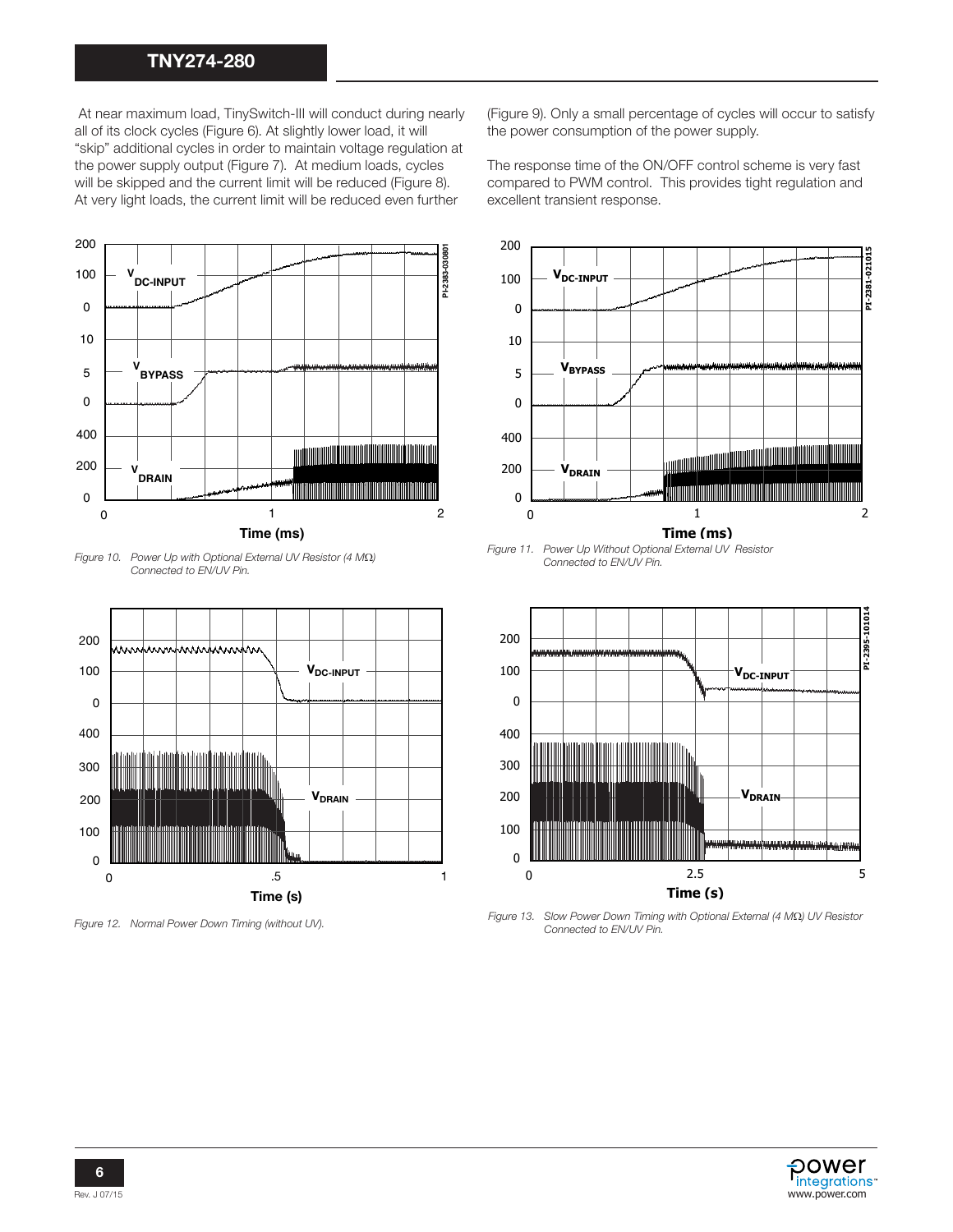## Power Up/Down

The TinySwitch-III requires only a  $0.1 \mu$ F capacitor on the BYPASS/MULTI-FUNCTION pin to operate with standard current limit. Because of its small size, the time to charge this capacitor is kept to an absolute minimum, typically 0.6 ms. The time to charge will vary in proportion to the BYPASS/MULTI-FUNCTION pin capacitor value when selecting different current limits. Due to the high bandwidth of the ON/OFF feedback, there is no overshoot at the power supply output. When an external resistor (4  $\text{M}\Omega$ ) is connected from the positive DC input to the EN/UV pin, the power MOSFET switching will be delayed during power up until the DC line voltage exceeds the threshold (100 V). Figures 10 and 11 show the power up timing waveform in applications with and without an external resistor  $(4 \text{ M}\Omega)$ connected to the EN/UV pin.

Under start-up and overload conditions, when the conduction time is less than 400 ns, the device reduces the switching frequency to maintain control of the peak drain current.

During power down, when an external resistor is used, the power MOSFET will switch for 64 ms after the output loses regulation. The power MOSFET will then remain off without any glitches since the undervoltage function prohibits restart when the line voltage is low.

Figure 12 illustrates a typical power down timing waveform. Figure 13 illustrates a very slow power down timing waveform as in standby applications. The external resistor (4  $\text{M}\Omega$ ) is connected to the EN/UV pin in this case to prevent unwanted restarts.

No bias winding is needed to provide power to the chip because it draws the power directly from the DRAIN pin (see Functional Description). This has two main benefits. First, for a nominal application, this eliminates the cost of a bias winding and associated components. Secondly, for battery charger applications, the current-voltage characteristic often allows the output voltage to fall close to zero volts while still delivering power. TinySwitch-III accomplishes this without a forward bias winding and its many associated components. For applications that require very low no-load power consumption (50 mW), a resistor from a bias winding to the BYPASS/MULTI-FUNCTION pin can provide the power to the chip. The minimum recommended current supplied is 1 mA. The BYPASS/MULTI-FUNCTION pin in this case will be clamped at 6.4 V. This method will eliminate the power draw from the DRAIN pin, thereby reducing the no-load power consumption and improving full-load efficiency.

#### Current Limit Operation

Each switching cycle is terminated when the DRAIN current reaches the current limit of the device. Current limit operation provides good line ripple rejection and relatively constant power delivery independent of input voltage.

#### BYPASS/MULTI-FUNCTION Pin Capacitor

The BYPASS/MULTI-FUNCTION pin can use a ceramic capacitor as small as  $0.1 \mu$ F for decoupling the internal power supply of the device. A larger capacitor size can be used to adjust the current limit. For TNY275-280, a 1  $\mu$ F BP/M pin capacitor will select a lower current limit equal to the standard current limit of the next smaller device and a  $10 \mu$ F BP/M pin capacitor will select a higher current limit equal to the standard current limit of the next larger device. The higher current limit level of the TNY280 is set to 850 mA typical. The TNY274 MOSFET does not have the capability for increased current limit so this feature is not available in this device.

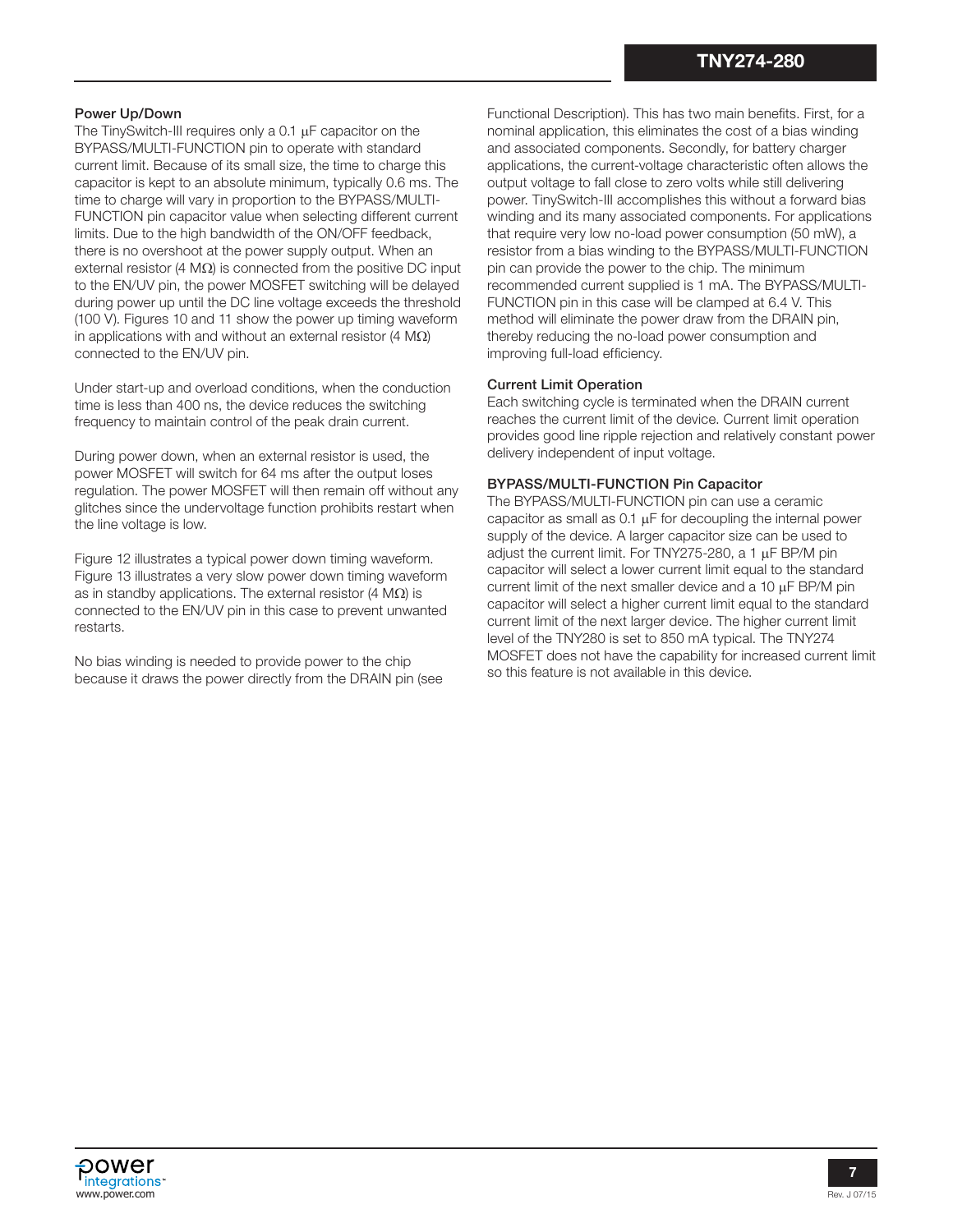

*Figure 14. TNY278P, 12 V, 1 A Universal Input Power Supply.*

## Applications Example

The circuit shown in Figure 14 is a low cost, high efficiency, flyback power supply designed for 12 V, 1 A output from universal input using the TNY278.

The supply features undervoltage lockout, primary sensed output overvoltage latching shutdown protection, high efficiency (>80%), and very low no-load consumption (<50 mW at 265 VAC). Output regulation is accomplished using a simple Zener reference and optocoupler feedback.

The rectified and filtered input voltage is applied to the primary winding of T1. The other side of the transformer primary is driven by the integrated MOSFET in U1. Diode D5, C2, R1, R2, and VR1 comprise the clamp circuit, limiting the leakage inductance turn-off voltage spike on the DRAIN pin to a safe value. The use of a combination a Zener clamp and parallel RC optimizes both EMI and energy efficiency. Resistor R2 allows the use of a slow recovery, low cost, rectifier diode by limiting the reverse current through D5. The selection of a slow diode also improves efficiency and conducted EMI but should be a glass passivated type, with a specified recovery time of  $\leq 2 \mu s$ .

The output voltage is regulated by the Zener diode VR3. When the output voltage exceeds the sum of the Zener and optocoupler LED forward drop, current will flow in the optocoupler LED. This will cause the transistor of the optocoupler to sink current.When this current exceeds the ENABLE pin threshold current the next switching cycle is inhibited. When the output

voltage falls below the feedback threshold, a conduction cycle is allowed to occur and, by adjusting the number of enabled cycles, output regulation is maintained. As the load reduces, the number of enabled cycles decreases, lowering the effective switching frequency and scaling switching losses with load. This provides almost constant efficiency down to very light loads, ideal for meeting energy efficiency requirements.

As the TinySwitch-III devices are completely self-powered, there is no requirement for an auxiliary or bias winding on the transformer. However by adding a bias winding, the output overvoltage protection feature can be configured, protecting the load against open feedback loop faults.

When an overvoltage condition occurs, such that bias voltage exceeds the sum of VR2 and the BYPASS/MULTIFUNCTION (BP/M) pin voltage (28 V+5.85 V), current begins to flow into the BP/M pin. When this current exceeds  $I_{SD}$  the internal latching shutdown circuit in TinySwitch-III is activated. This condition is reset when the BP/M pin voltage drops below 2.6 V after removal of the AC input. In the example shown, on opening the loop, the OVP trips at an output of 17 V.

For lower no-load input power consumption, the bias winding may also be used to supply the TinySwitch-III device. Resistor R8 feeds current into the BP/M pin, inhibiting the internal high-voltage current source that normally maintains the BP/M pin capacitor voltage (C7) during the internal MOSFET off time. This reduces the no-load consumption of this design from 140 mW to 40 mW at 265 VAC.

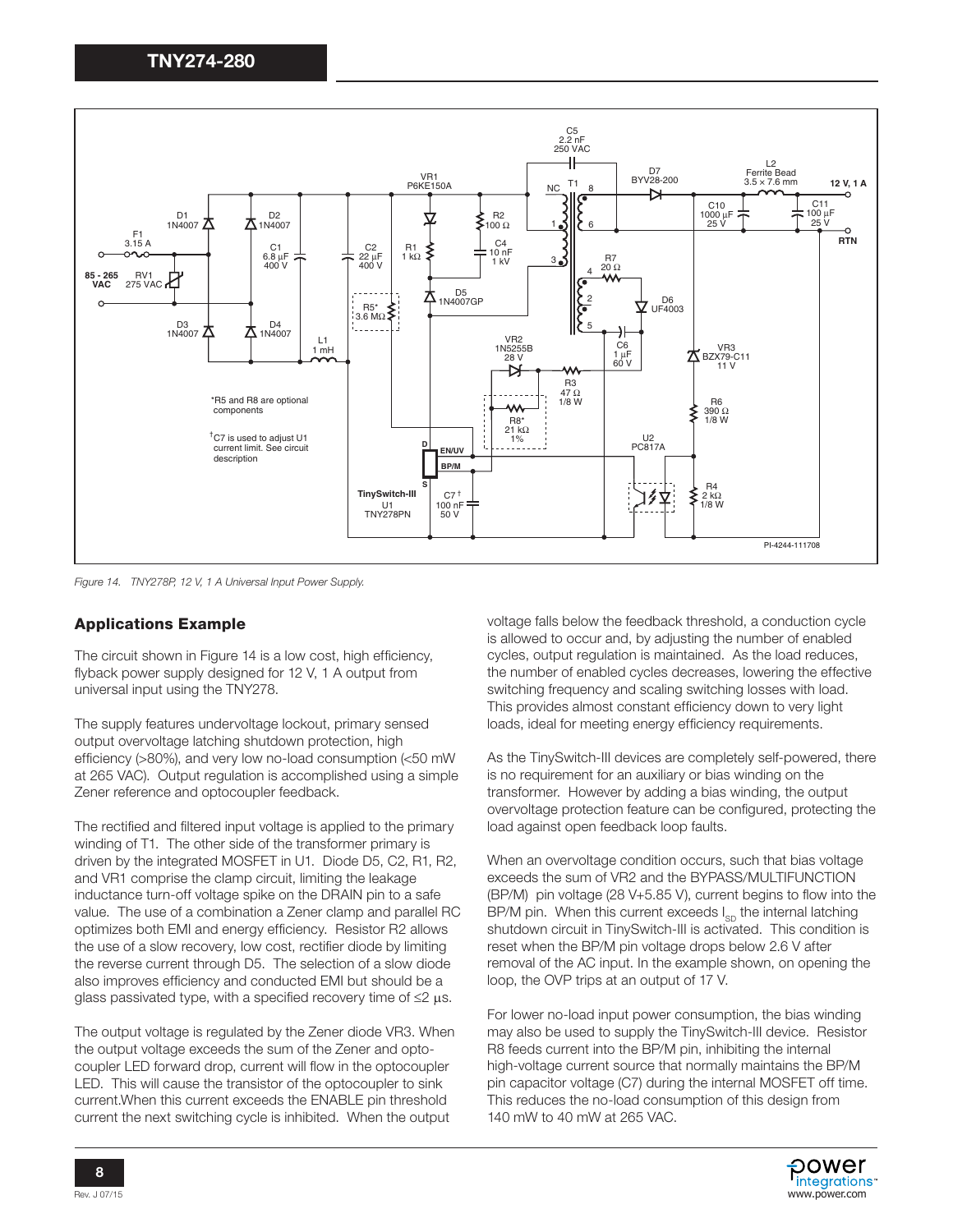Undervoltage lockout is configured by R5 connected between the DC bus and EN/UV pin of U1. When present, switching is inhibited until the current in the EN/UV pin exceeds 25 µA. This allows the start-up voltage to be programmed within the normal operating input voltage range, preventing glitching of the output under abnormal low voltage conditions and also on removal of the AC input.

In addition to the simple input pi filter (C1, L1, C2) for differential mode EMI, this design makes use of E-Shield™ shielding techniques in the transformer to reduce common mode EMI displacement currents, and R2 and C4 as a damping network to reduce high frequency transformer ringing. These techniques, combined with the frequency jitter of TNY278, give excellent conducted and radiated EMI performance with this design achieving >12 dBµV of margin to EN55022 Class B conducted EMI limits.

For design flexibility the value of C7 can be selected to pick one of the 3 current limits options in U1. This allows the designer to select the current limit appropriate for the application.

- Standard current limit ( $I_{LIMIT}$ ) is selected with a 0.1  $\mu$ F BP/M pin capacitor and is the normal choice for typical enclosed adapter applications.
- When a 1  $\mu$ F BP/M pin capacitor is used, the current limit is reduced  $(I_{LIMITred}$  or  $I_{LIMIT}$ -1) offering reduced RMS device currents and therefore improved efficiency, but at the expense of maximum power capability. This is ideal for thermally challenging designs where dissipation must be minimized.
- When a 10  $\mu$ F BP/M pin capacitor is used, the current limit is increased ( $I_{LIMITinc}$  or  $I_{LIMIT}+1$ ), extending the power capability for applications requiring higher peak power or continuous power where the thermal conditions allow.

Further flexibility comes from the current limits between adjacent TinySwitch-III family members being compatible. The reduced current limit of a given device is equal to the standard current limit of the next smaller device and the increased current limit is equal to the standard current limit of the next larger device.

# Key Application Considerations

## TinySwitch-lll Design Considerations

## Output Power Table

The data sheet output power table (Table 1) represents the minimum practical continuous output power level that can be obtained under the following assumed conditions:

- 1. The minimum DC input voltage is 100 V or higher for 85 VAC input, or 220 V or higher for 230 VAC input or 115 VAC with a voltage doubler. The value of the input capacitance should be sized to meet these criteria for AC input designs.
- 2. Efficiency of 75%.
- 3. Minimum data sheet value of l<sup>2</sup>f.
- 4. Transformer primary inductance tolerance of  $\pm 10\%$ .
- 5. Reflected output voltage ( $V_{\text{OR}}$ ) of 135 V.
- 6. Voltage only output of 12 V with a fast PN rectifier diode.
- 7. Continuous conduction mode operation with transient  $K_{p}^{*}$ value of 0.25.
- **POWer** integrations<sup>®</sup> www.power.com
- 8. Increased current limit is selected for peak and open frame power columns and standard current limit for adapter columns.
- 9. The part is board mounted with SOURCE pins soldered to a sufficient area of copper and/or a heatsink is used to keep the SOURCE pin temperature at or below 110 °C.
- 10. Ambient temperature of 50 °C for open frame designs and 40 °C for sealed adapters.

\*Below a value of 1,  $K_p$  is the ratio of ripple to peak primary current. To prevent reduced power capability due to premature termination of switching cycles a transient  $K_p$  limit of ≥0.25 is recommended. This prevents the initial current limit  $(I_{\text{INIT}})$  from being exceeded at MOSFET turn on.

For reference, Table 2 provides the minimum practical power delivered from each family member at the three selectable current limit values. This assumes open frame operation (not thermally limited) and otherwise the same conditions as listed above. These numbers are useful to identify the correct current limit to select for a given device and output power requirement.

## Overvoltage Protection

The output overvoltage protection provided by TinySwitch-III uses an internal latch that is triggered by a threshold current of approximately 5.5 mA into the BP/M pin. In addition to an internal filter, the BP/M pin capacitor forms an external filter providing noise immunity from inadvertent triggering. For the bypass capacitor to be effective as a high frequency filter, the capacitor should be located as close as possible to the SOURCE and BP/M pins of the device.

| <b>Peak Output Power Table</b> |                      |                   |                     |                |                    |                     |  |  |  |
|--------------------------------|----------------------|-------------------|---------------------|----------------|--------------------|---------------------|--|--|--|
|                                |                      | $230$ VAC $+ 15%$ |                     | 85-265 VAC     |                    |                     |  |  |  |
| Product                        | $I_{\text{LMMT}}$ -1 | I <sub>LMIT</sub> | $I_{\text{LMMT}}+1$ | $I_{LIMIT}$ -1 | I <sub>LIMIT</sub> | $I_{\text{LMMT}}+1$ |  |  |  |
| <b>TNY274P/G</b>               | 9.1 W                | 10.9 W            | 9.1 W               | 7.1 W          | 8.5 W              | 7.1 W               |  |  |  |
| <b>TNY275P/G</b>               | 10.8 W               | 12 W              | 15.1 W              | 8.4 W          | 9.3 W              | 11.8 W              |  |  |  |
| <b>TNY276P/G</b>               | 11.8 W               | 15.3 W            | 19.4 W              | 9.2 W          | 11.9 W             | 15.1 W              |  |  |  |
| <b>TNY277P/G</b>               | 15.1 W               | 19.6 W            | 23.7 W              | 11.8 W         | 15.3 W             | 18.5 W              |  |  |  |
| <b>TNY278P/G</b>               | 19.4 W               | 24 W              | 28 W                | 15.1 W         | 18.6 W             | 21.8 W              |  |  |  |
| <b>TNY279P/G</b>               | 23.7 W               | 28.4 W            | 32.2 W              | 18.5 W         | 22 W               | 25.2 W              |  |  |  |
| <b>TNY280P/G</b>               | 28 W                 | 32.7 W            | 36.6 W              | 21.8 W         | 25.4 W             | 28.5 W              |  |  |  |

*Table 2. Minimum Practical Power at Three Selectable Current Limit Levels.*

For best performance of the OVP function, it is recommended that a relatively high bias winding voltage is used, in the range of 15 V – 30 V. This minimizes the error voltage on the bias winding due to leakage inductance and also ensures adequate voltage during no-load operation from which to supply the BP/M pin for reduced no-load consumption.

Selecting the Zener diode voltage to be approximately 6 V above the bias winding voltage (28 V for 22 V bias winding) gives good OVP performance for most designs, but can be adjusted to compensate for variations in leakage inductance. Adding additional filtering can be achieved by inserting a low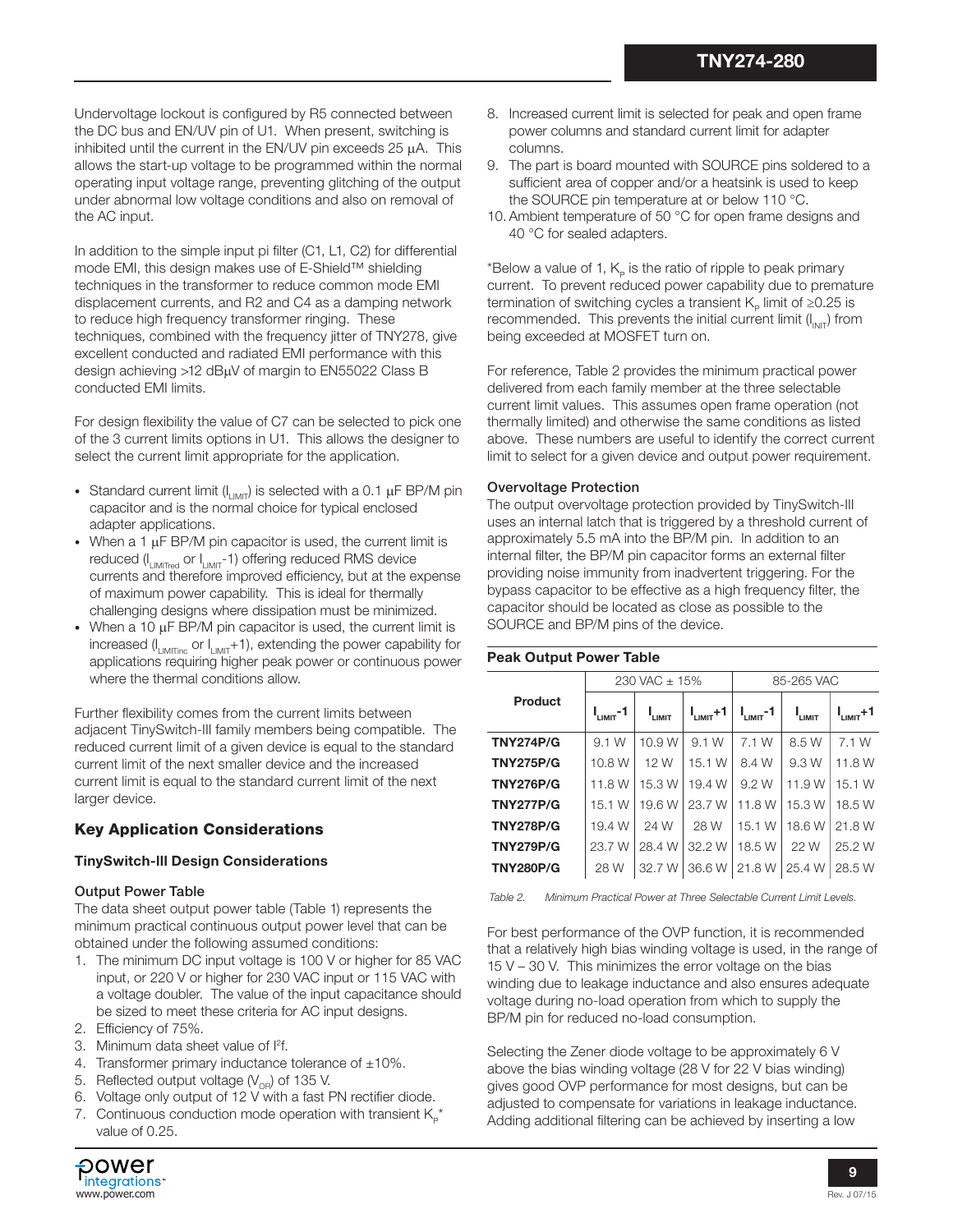value (10  $\Omega$  to 47  $\Omega$ ) resistor in series with the bias winding diode and/or the OVP Zener as shown by R7 and R3 in Figure 14. The resistor in series with the OVP Zener also limits the maximum current into the BP/M pin.

## Reducing No-load Consumption

As TinySwitch-III is self-powered from the BP/M pin capacitor, there is no need for an auxiliary or bias winding to be provided on the transformer for this purpose. Typical no-load consumption when self-powered is <150 mW at 265 VAC input. The addition of a bias winding can reduce this down to <50 mW by supplying the TinySwitch-III from the lower bias voltage and inhibiting the internal high-voltage current source. To achieve this, select the value of the resistor (R8 in Figure 14) to provide the data sheet DRAIN supply current. In practice, due to the reduction of the bias voltage at low load, start with a value equal to 40% greater than the data sheet maximum current, and then increase the value of the resistor to give the lowest noload consumption.

## Audible Noise

The cycle skipping mode of operation used in TinySwitch-III can generate audio frequency components in the transformer. To limit this audible noise generation the transformer should be designed such that the peak core flux density is below 3000 Gauss (300 mT). Following this guideline and using the standard transformer production technique of dip varnishing practically eliminates audible noise. Vacuum impregnation of the transformer should not be used due to the high primary capacitance and increased losses that result. Higher flux densities are possible, however careful evaluation of the audible noise performance should be made using production transformer samples before approving the design.

Ceramic capacitors that use dielectrics such as Z5U, when used in clamp circuits, may also generate audio noise. If this is the case, try replacing them with a capacitor having a different dielectric or construction, for example a film type.

## TinySwitch-lll Layout Considerations

#### Layout

See Figure 15 for a recommended circuit board layout for TinySwitch-III.

#### Single Point Grounding

Use a single point ground connection from the input filter capacitor to the area of copper connected to the SOURCE pins.

#### Bypass Capacitor  $(C_{_{\text{BD}}})$

The BP/M pin capacitor should be located as near as possible to the BP/M and SOURCE pins.

## EN/UV Pin

Keep traces connected to the EN/UV pin short and, as far as is practical, away from all other traces and nodes above source potential including, but not limited to, the BYPASS and DRAIN pins.

## Primary Loop Area

The area of the primary loop that connects the input filter

capacitor, transformer primary and TinySwitch-III together should be kept as small as possible.

#### Primary Clamp Circuit

A clamp is used to limit peak voltage on the DRAIN pin at turn off. This can be achieved by using an RCD clamp or a Zener (~200 V) and diode clamp across the primary winding. In all cases, to minimize EMI, care should be taken to minimize the circuit path from the clamp components to the transformer and TinySwitch-III.

#### Thermal Considerations

The four SOURCE pins are internally connected to the IC lead frame and provide the main path to remove heat from the device. Therefore all the SOURCE pins should be connected to a copper area underneath the TinySwitch-III to act not only as a single point ground, but also as a heat sink. As this area is connected to the quiet source node, this area should be maximized for good heat sinking. Similarly for axial output diodes, maximize the PCB area connected to the cathode.

## Y-Capacitor

The placement of the Y capacitor should be directly from the primary input filter capacitor positive terminal to the common/ return terminal of the transformer secondary. Such a placement will route high magnitude common mode surge currents away from the TinySwitch-III device. Note – if an input π (C, L, C) EMI filter is used then the inductor in the filter should be placed between the negative terminals of the input filter capacitors.

## **Optocoupler**

Place the optocoupler physically close to the TinySwitch-III to minimizing the primary-side trace lengths. Keep the high current, high-voltage drain and clamp traces away from the optocoupler to prevent noise pick up.

## Output Diode

For best performance, the area of the loop connecting the secondary winding, the output diode and the output filter capacitor, should be minimized. In addition, sufficient copper area should be provided at the anode and cathode terminals of the diode for heat sinking. A larger area is preferred at the quiet cathode terminal. A large anode area can increase high frequency radiated EMI.

#### PC Board Leakage Currents

TinySwitch-III is designed to optimize energy efficiency across the power range and particularly in standby/no-load conditions. Current consumption has therefore been minimized to achieve this performance. The EN/UV pin undervoltage feature for example has a low threshold  $(-1 \mu A)$  to detect whether an undervoltage resistor is present.

Parasitic leakage currents into the EN/UV pin are normally well below this 1  $\mu$ A threshold when PC board assembly is in a well controlled production facility. However, high humidity conditions together with board and/or package contamination, either from no-clean flux or other contaminants, can reduce the surface resistivity enough to allow parasitic currents  $>1$   $\mu$ A to flow into the EN/UV pin. These currents can flow from higher voltage exposed solder pads close to the EN/UV pin such as

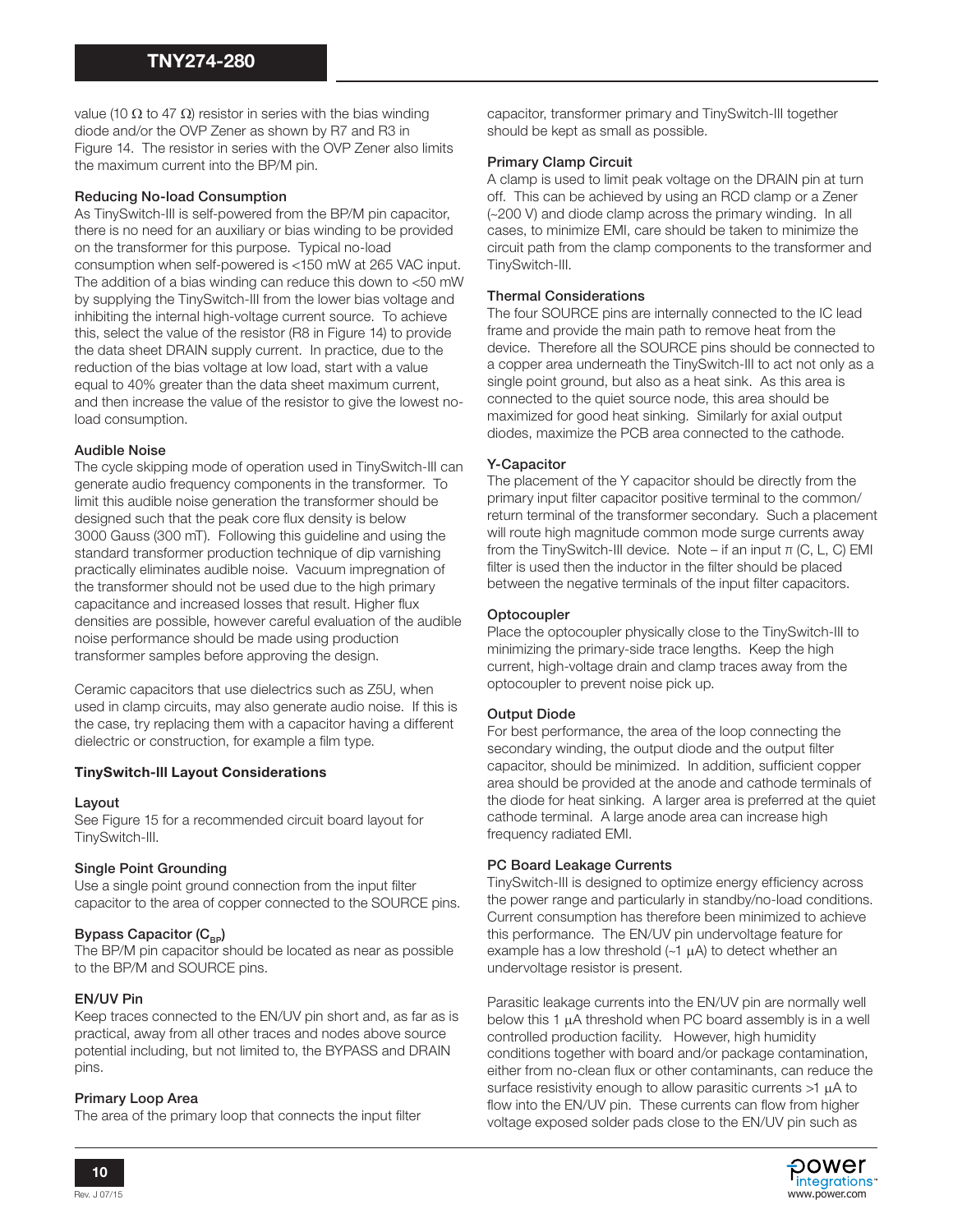

*Figure 15. Recommended Circuit Board Layout for TinySwitch-III with Undervoltage Lock Out Resistor.*

the BP/M pin solder pad preventing the design from starting up. Designs that make use of the undervoltage lockout feature by connecting a resistor from the high-voltage rail to the EN/UV pin are not affected.

If the contamination levels in the PC board assembly facility are unknown, the application is open frame or operates in a high pollution degree environment and the design does not make use of the undervoltage lockout feature, then an optional  $390$  k $\Omega$  resistor should be added from EN/UV pin to SOURCE pin to ensure that the parasitic leakage current into the EN/UV pin is well below  $1 \mu A$ .

Note that typical values for surface insulation resistance (SIR) where no-clean flux has been applied according to the suppliers' guidelines are  $>>10$  M $\Omega$  and do not cause this issue.

## Quick Design Checklist

As with any power supply design, all TinySwitch-III designs should be verified on the bench to make sure that component specifications are not exceeded under worst case conditions. The following minimum set of tests is strongly recommended:

1. Maximum drain voltage – Verify that  $V_{DS}$  does not exceed 650 V at highest input voltage and peak (overload) output power. The 50 V margin to the 700 V BV $_{\text{DSS}}$  specification gives margin for design variation.

- 2. Maximum drain current At maximum ambient temperature, maximum input voltage and peak output (overload) power, verify drain current waveforms for any signs of transformer saturation and excessive leading edge current spikes at start-up. Repeat under steady state conditions and verify that the leading edge current spike event is below I<sub>LIMIT(MIN)</sub> at the end of the  $t_{LEBMN}$ . Under all conditions, the maximum drain current should be below the specified absolute maximum ratings.
- 3. Thermal Check At specified maximum output power, minimum input voltage and maximum ambient temperature, verify that the temperature specifications are not exceeded for TinySwitch-III, transformer, output diode, and output capacitors. Enough thermal margin should be allowed for part-to-part variation of the  $R_{DS(ON)}$  of TinySwitch-III as specified in the data sheet. Under low line, maximum power, a maximum TinySwitch-III SOURCE pin temperature of 110 °C is recommended to allow for these variations.

## Design Tools

Up-to-date information on design tools is available at the Power Integrations website: www.power.com.

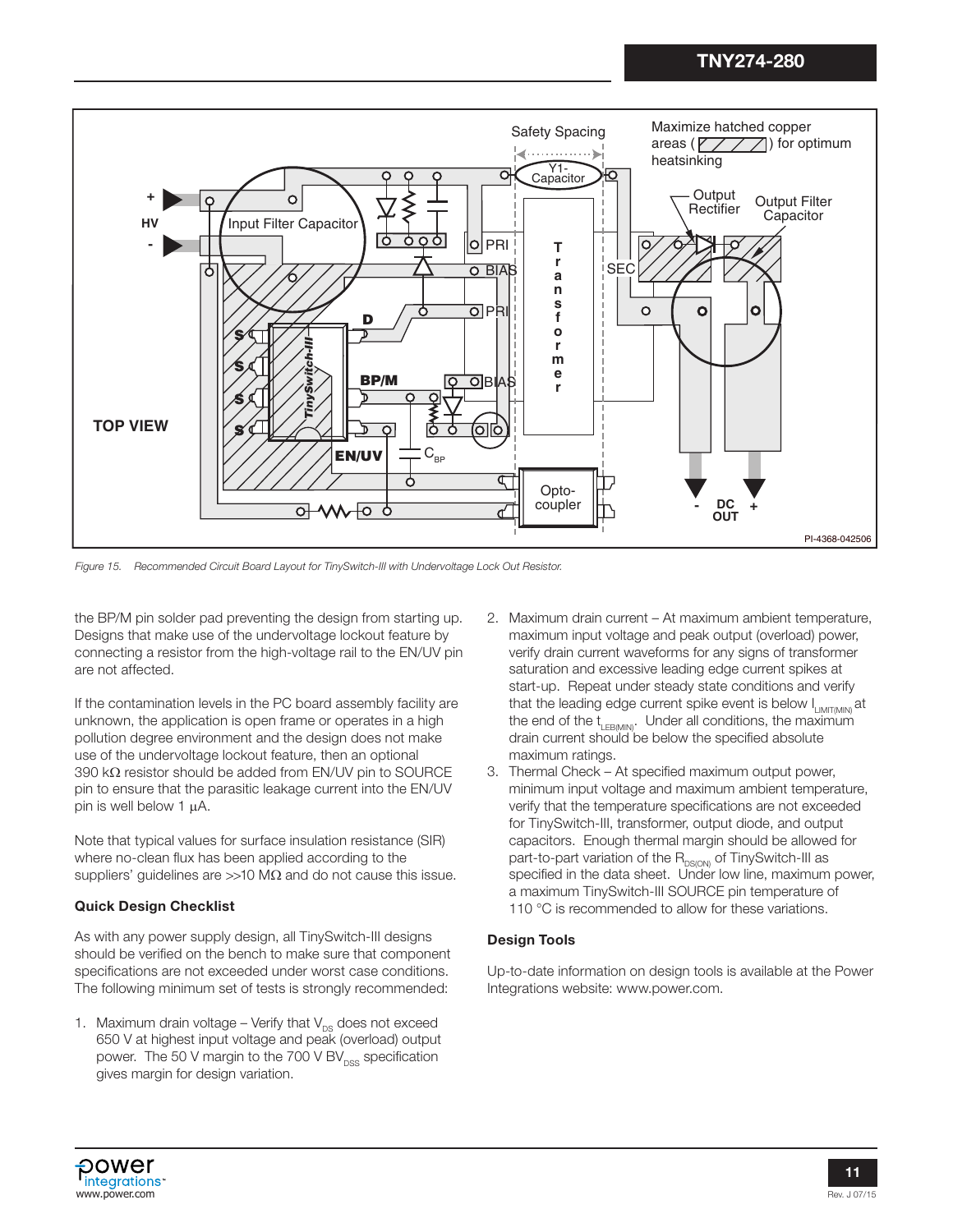## Absolute Maximum Ratings<sup>(1,5)</sup>

|  | DRAIN Peak Current: TNY274  400 (750) mA <sup>(2)</sup> |
|--|---------------------------------------------------------|
|  | TNY275  560 (1050) mA <sup>(2)</sup>                    |
|  | TNY276  720 (1350) mA <sup>(2)</sup>                    |
|  | TNY277  880 (1650) mA <sup>(2)</sup>                    |
|  | TNY278 1040 (1950) mA <sup>(2)</sup>                    |
|  | TNY279  1200 (2250) mA <sup>(2)</sup>                   |
|  | TNY280 1360 (2550) mA <sup>(2)</sup>                    |
|  |                                                         |
|  |                                                         |
|  |                                                         |
|  |                                                         |
|  |                                                         |

Lead Temperature(4) ........................................................260 °C

#### Notes:

- 1. All voltages referenced to SOURCE,  $T_A = 25 \degree C$ .
- 2. The higher peak DRAIN current is allowed while the DRAIN voltage is simultaneously less than 400 V.
- 3. Normally limited by internal circuitry.
- 4. 1/16 in. from case for 5 seconds.
- 5. Maximum ratings specified may be applied one at a time, without causing permanent damage to the product. Exposure to Absolute Rating conditions for extended periods of time may affect product reliability.

#### Thermal Resistance

| Thermal Resistance: P or G Package: | Notes:                                                                                      |
|-------------------------------------|---------------------------------------------------------------------------------------------|
|                                     |                                                                                             |
|                                     |                                                                                             |
|                                     | 3. Soldered to 1 sq. in. (645 mm <sup>2</sup> ), 2 oz. (610 g/m <sup>2</sup> ) copper clad. |

| <b>Parameter</b>                                                     | Symbol                   | <b>Conditions</b><br>SOURCE = 0 V; T <sub>1</sub> = -40 to 125 °C<br>See Figure 16<br>(Unless Otherwise Specified) |         |                     | <b>Min</b> | <b>Typ</b> | <b>Max</b> | <b>Units</b> |
|----------------------------------------------------------------------|--------------------------|--------------------------------------------------------------------------------------------------------------------|---------|---------------------|------------|------------|------------|--------------|
| <b>Control Functions</b>                                             |                          |                                                                                                                    |         |                     |            |            |            |              |
| <b>Output Frequency</b>                                              |                          | $T_{\rm J}$ = 25 °C                                                                                                |         | Average             | 124        | 132        | 140        |              |
| in Standard Mode                                                     | $f_{\rm osc}$            | See Figure 4                                                                                                       |         | Peak-to-peak Jitter |            | 8          |            | kHz          |
| <b>Maximum Duty Cycle</b>                                            | $\text{DC}_{\text{MAX}}$ |                                                                                                                    | S1 Open |                     | 62         | 65         |            | $\%$         |
| <b>EN/UV Pin Upper</b><br><b>Turnoff Threshold</b><br><b>Current</b> | $I_{DIS}$                |                                                                                                                    |         |                     | $-150$     | $-115$     | $-90$      | μA           |
| <b>EN/UV Pin</b>                                                     |                          | $I_{EN/UV} = 25 \mu A$                                                                                             |         | 1.8                 | 2.2        | 2.6        | $\vee$     |              |
| <b>Voltage</b>                                                       | $V_{EN}$                 | $I_{EN/UV}$ = -25 $\mu$ A                                                                                          |         | 0.8                 | 1.2        | 1.6        |            |              |
| $I_{S1}$                                                             |                          | $EN/UV$ Current $> I_{DIS}$ (MOSFET Not<br>Switching) See Note A                                                   |         |                     | 290        |            | μA         |              |
|                                                                      |                          |                                                                                                                    |         | <b>TNY274</b>       |            | 275        | 360        |              |
|                                                                      |                          |                                                                                                                    |         | <b>TNY275</b>       |            | 295        | 400        | μA           |
| <b>DRAIN Supply Current</b>                                          |                          | EN/UV Open                                                                                                         |         | <b>TNY276</b>       |            | 310        | 430        |              |
|                                                                      | $I_{S2}$                 | (MOSFET<br>Switching at $f_{\text{osc}}$ )                                                                         |         | <b>TNY277</b>       |            | 365        | 460        |              |
|                                                                      |                          | See Note B                                                                                                         |         | <b>TNY278</b>       |            | 445        | 540        |              |
|                                                                      |                          |                                                                                                                    |         | <b>TNY279</b>       |            | 510        | 640        |              |
|                                                                      |                          |                                                                                                                    |         | <b>TNY280</b>       |            | 630        | 760        |              |

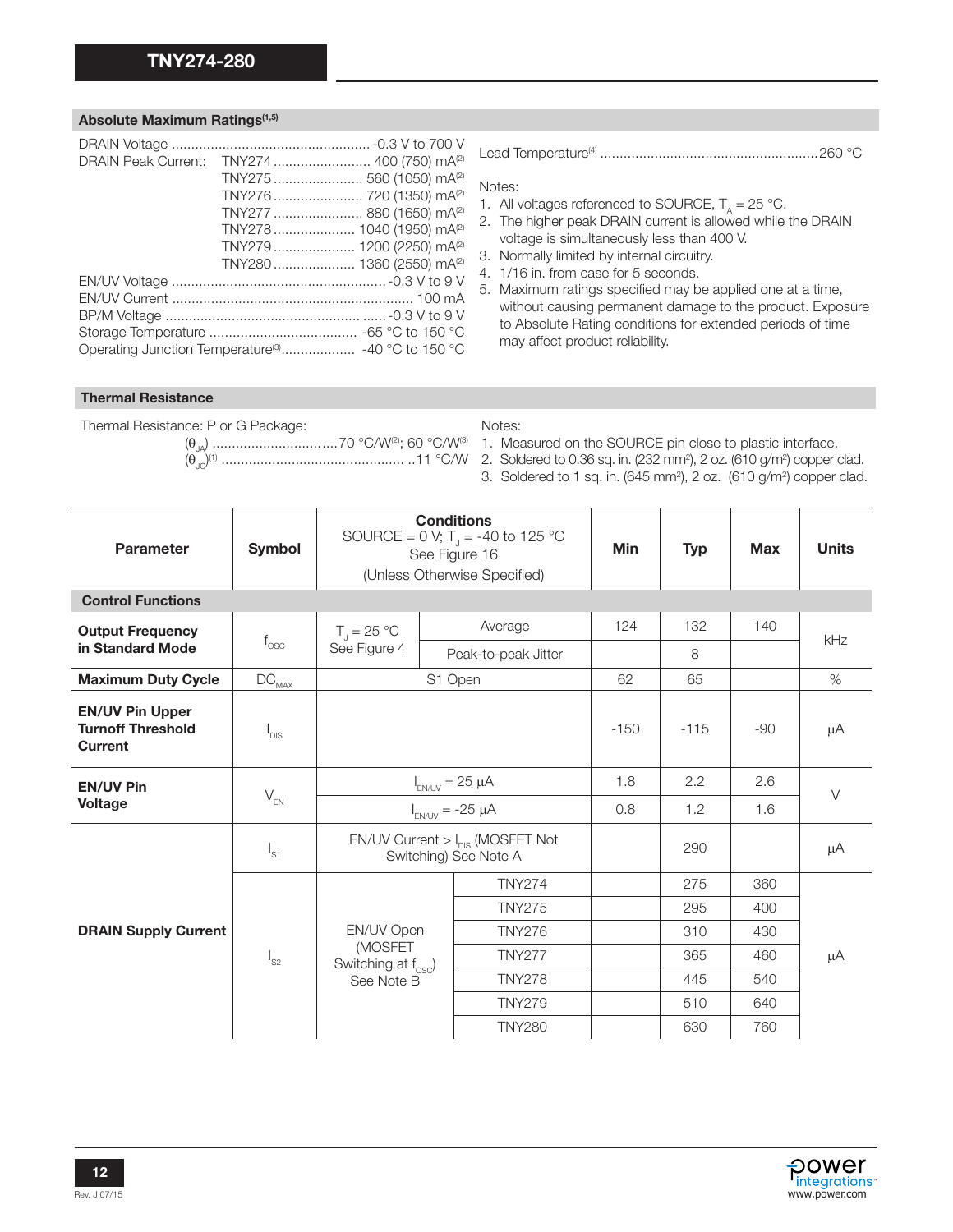| <b>Parameter</b>                                   | <b>Symbol</b>                 | <b>Conditions</b><br>SOURCE = 0 V; T <sub>J</sub> = -40 to 125 °C<br>See Figure 16<br>(Unless Otherwise Specified) | Min                             | <b>Typ</b> | <b>Max</b> | <b>Units</b> |        |
|----------------------------------------------------|-------------------------------|--------------------------------------------------------------------------------------------------------------------|---------------------------------|------------|------------|--------------|--------|
| <b>Control Functions (cont.)</b>                   |                               |                                                                                                                    |                                 |            |            |              |        |
|                                                    |                               |                                                                                                                    | <b>TNY274</b>                   | $-6$       | $-3.8$     | $-1.8$       |        |
|                                                    | $I_{CH1}$                     | $V_{BP/M} = 0 V,$<br>$T_{J} = 25 °C$<br>See Note C, D                                                              | TNY275-278                      | $-8.3$     | $-5.4$     | $-2.5$       |        |
| <b>BP/M Pin</b>                                    |                               |                                                                                                                    | TNY279-280                      | $-9.7$     | $-6.8$     | $-3.9$       |        |
| <b>Charge Current</b>                              |                               | $V_{B P/M} = 4 V,$                                                                                                 | <b>TNY274</b>                   | $-4.1$     | $-2.3$     | $-1$         | mA     |
|                                                    | $I_{CH2}$                     | $T_{\rm J}$ = 25 °C                                                                                                | TNY275-278                      | $-5$       | $-3.5$     | $-1.5$       |        |
|                                                    |                               | See Note C, D                                                                                                      | TNY279-280                      | $-6.6$     | $-4.6$     | $-2.1$       |        |
| <b>BP/M Pin Voltage</b>                            | $V_{\rm BP/M}$                |                                                                                                                    | See Note C                      | 5.6        | 5.85       | 6.15         | $\vee$ |
| <b>BP/M Pin Voltage</b><br><b>Hysteresis</b>       | $V_{BP/MH}$                   |                                                                                                                    |                                 | 0.80       | 0.95       | 1.20         | $\vee$ |
| <b>BP/M Pin Shunt</b><br><b>Voltage</b>            | $\mathsf{V}_{\mathsf{SHUNT}}$ | $I_{\rm BP} = 2 \text{ mA}$                                                                                        |                                 | 6.0        | 6.4        | 6.7          | $\vee$ |
| <b>EN/UV Pin Line Under-</b><br>voltage Threshold  | $I_{LUV}$                     |                                                                                                                    | $T_{\parallel} = 25 \text{ °C}$ | 22.5       | 25         | 27.5         | μA     |
| <b>Circuit Protection</b>                          |                               |                                                                                                                    |                                 |            |            |              |        |
|                                                    |                               | $di/dt = 50$ mA/ $\mu$ s<br>$T_{\rm J} = 25 \,^{\circ}\mathrm{C}$<br>See Note E                                    | TNY274P                         | 233        | 250        | 267          |        |
|                                                    |                               |                                                                                                                    | <b>TNY274G</b>                  | 233        | 250        | 273          |        |
|                                                    |                               | $di/dt = 55$ mA/ $\mu$ s<br>$T_{J} = 25 °C$<br>See Note E                                                          | TNY275P                         | 256        | 275        | 294          |        |
|                                                    |                               |                                                                                                                    | <b>TNY275G</b>                  | 256        | 275        | 300          |        |
|                                                    |                               | $di/dt = 70$ mA/ $\mu$ s                                                                                           | <b>TNY276P</b>                  | 326        | 350        | 374          |        |
|                                                    |                               | $T_{\rm J} = 25 \,^{\circ}\mathrm{C}$<br>See Note E                                                                | <b>TNY276G</b>                  | 326        | 350        | 382          | mA     |
| <b>Standard Current Limit</b><br>(BP/M Capacitor = |                               | $di/dt = 90$ mA/ $\mu$ s<br>$T_{J} = 25 °C$                                                                        | TNY277P                         | 419        | 450        | 481          |        |
| 0.1 $\mu$ F) See Note D                            | 'LIMIT                        | See Note E                                                                                                         | <b>TNY277G</b>                  | 419        | 450        | 491          |        |
|                                                    |                               | $di/dt = 110$ mA/ $\mu$ s<br>$T_{\rm J} = 25 \,^{\circ}\mathrm{C}$                                                 | <b>TNY278P</b>                  | 512        | 550        | 588          |        |
|                                                    |                               | See Note E                                                                                                         | <b>TNY278G</b>                  | 512        | 550        | 600          |        |
|                                                    |                               | $di/dt = 130$ mA/ $\mu$ s<br>$T_{\rm J}$ = 25 °C                                                                   | TNY279P                         | 605        | 650        | 695          |        |
|                                                    |                               | See Note E                                                                                                         | <b>TNY279G</b>                  | 605        | 650        | 709          |        |
|                                                    |                               | $di/dt = 150$ mA/ $\mu$ s<br>$T_{\rm d} = 25 \,^{\circ}\mathrm{C}$                                                 | TNY280P                         | 698        | 750        | 802          |        |
|                                                    |                               | See Note E                                                                                                         | <b>TNY280G</b>                  | 698        | 750        | 818          |        |

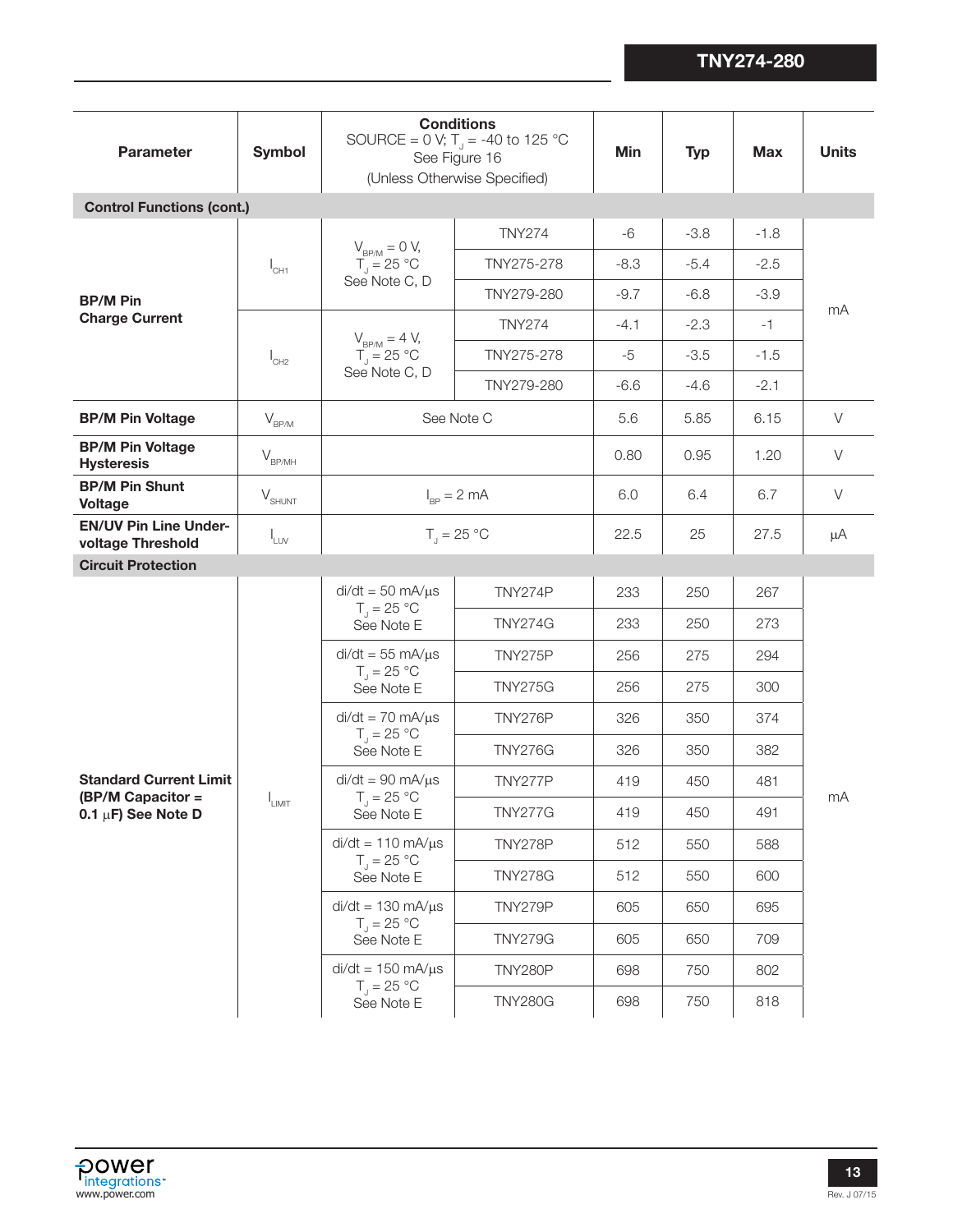| <b>Parameter</b>                                    | <b>Symbol</b>  |                                                                                   | <b>Conditions</b><br>SOURCE = 0 V; T <sub>1</sub> = -40 to 125 °C<br>See Figure 16<br>(Unless Otherwise Specified) | Min | <b>Typ</b> | <b>Max</b> | <b>Units</b> |
|-----------------------------------------------------|----------------|-----------------------------------------------------------------------------------|--------------------------------------------------------------------------------------------------------------------|-----|------------|------------|--------------|
| <b>Circuit Protection (cont.)</b>                   |                |                                                                                   |                                                                                                                    |     |            |            |              |
|                                                     |                | $di/dt = 50$ mA/ $\mu$ s                                                          | TNY274P                                                                                                            | 196 | 210        | 233        |              |
|                                                     |                | $T_{\rm J} = 25 \,^{\circ}\mathrm{C}$<br>See Note E                               | <b>TNY274G</b>                                                                                                     | 196 | 210        | 237        |              |
|                                                     |                | $di/dt = 55$ mA/ $\mu$ s                                                          | <b>TNY275P</b>                                                                                                     | 233 | 250        | 277        |              |
|                                                     |                | $T_{J} = 25 °C$<br>See Note E                                                     | <b>TNY275G</b>                                                                                                     | 233 | 250        | 283        |              |
|                                                     |                | $di/dt = 70$ mA/ $\mu$ s<br>$T_{\rm d}$ = 25 °C                                   | TNY276P                                                                                                            | 256 | 275        | 305        |              |
|                                                     |                | See Notes E                                                                       | <b>TNY276G</b>                                                                                                     | 256 | 275        | 311        |              |
| <b>Reduced Current Limit</b><br>(BP/M Capacitor =   |                | $di/dt = 90$ mA/ $\mu$ s<br>$T_{\parallel} = 25 \text{ °C}$                       | TNY277P                                                                                                            | 326 | 350        | 388        | mA           |
| 1 $\mu$ F) See Note D                               | LIMITred       | See Notes E                                                                       | <b>TNY277G</b>                                                                                                     | 326 | 350        | 396        |              |
|                                                     |                | $di/dt = 110$ mA/ $\mu$ s                                                         | TNY278P                                                                                                            | 419 | 450        | 499        |              |
|                                                     |                | $T_{\rm J} = 25 \,^{\circ}\mathrm{C}$<br>See Notes E                              | <b>TNY278G</b>                                                                                                     | 419 | 450        | 509        |              |
|                                                     |                | $di/dt = 130$ mA/ $\mu$ s<br>$T_{\rm J} = 25 \,^{\circ}\mathrm{C}$<br>See Notes E | TNY279P                                                                                                            | 512 | 550        | 610        |              |
|                                                     |                |                                                                                   | <b>TNY279G</b>                                                                                                     | 512 | 550        | 622        |              |
|                                                     |                | $di/dt = 150$ mA/ $\mu$ s<br>$T_{\rm J} = 25 \,^{\circ}\mathrm{C}$<br>See Notes E | <b>TNY280P</b>                                                                                                     | 605 | 650        | 721        |              |
|                                                     |                |                                                                                   | <b>TNY280G</b>                                                                                                     | 605 | 650        | 735        |              |
|                                                     |                | $di/dt = 50$ mA/ $\mu$ s<br>$T_1 = 25 °C$<br>See Notes E, F                       | TNY274P                                                                                                            | 196 | 210        | 233        |              |
|                                                     |                |                                                                                   | <b>TNY274G</b>                                                                                                     | 196 | 210        | 237        |              |
|                                                     |                | $di/dt = 55$ mA/ $\mu$ s                                                          | TNY275P                                                                                                            | 326 | 350        | 388        |              |
|                                                     |                | $T_{\rm J} = 25 \,^{\circ}\mathrm{C}$<br>See Notes E                              | <b>TNY275G</b>                                                                                                     | 326 | 350        | 396        |              |
|                                                     |                | $di/dt = 70$ mA/ $\mu$ s<br>$T_1 = 25 °C$                                         | TNY276P                                                                                                            | 419 | 450        | 499        |              |
|                                                     |                | See Notes E                                                                       | <b>TNY276G</b>                                                                                                     | 419 | 450        | 509        |              |
| <b>Increased Current Limit</b><br>(BP/M Capacitor = |                | $di/dt = 90$ mA/ $\mu$ s<br>$T_{\rm J} = 25 \,^{\circ}\mathrm{C}$                 | TNY277P                                                                                                            | 512 | 550        | 610        |              |
| 10 µF) See Note D                                   | $I_{LIMITinc}$ | See Notes E                                                                       | <b>TNY277G</b>                                                                                                     | 512 | 550        | 622        | mA           |
|                                                     |                | $di/dt = 110$ mA/ $\mu$ s<br>$T_{\parallel} = 25 \text{ °C}$                      | TNY278P                                                                                                            | 605 | 650        | 721        |              |
|                                                     |                | See Notes E                                                                       | <b>TNY278G</b>                                                                                                     | 605 | 650        | 735        |              |
|                                                     |                | $di/dt = 130$ mA/ $\mu$ s<br>$T_{\parallel} = 25 \text{ °C}$                      | TNY279P                                                                                                            | 698 | 750        | 833        |              |
|                                                     |                | See Notes E                                                                       | <b>TNY279G</b>                                                                                                     | 698 | 750        | 848        |              |
|                                                     |                | $di/dt = 150$ mA/ $\mu$ s                                                         | <b>TNY280P</b>                                                                                                     | 791 | 850        | 943        |              |
|                                                     |                | $T_{\rm J}$ = 25 °C<br>See Notes E                                                | <b>TNY280G</b>                                                                                                     | 791 | 850        | 961        |              |

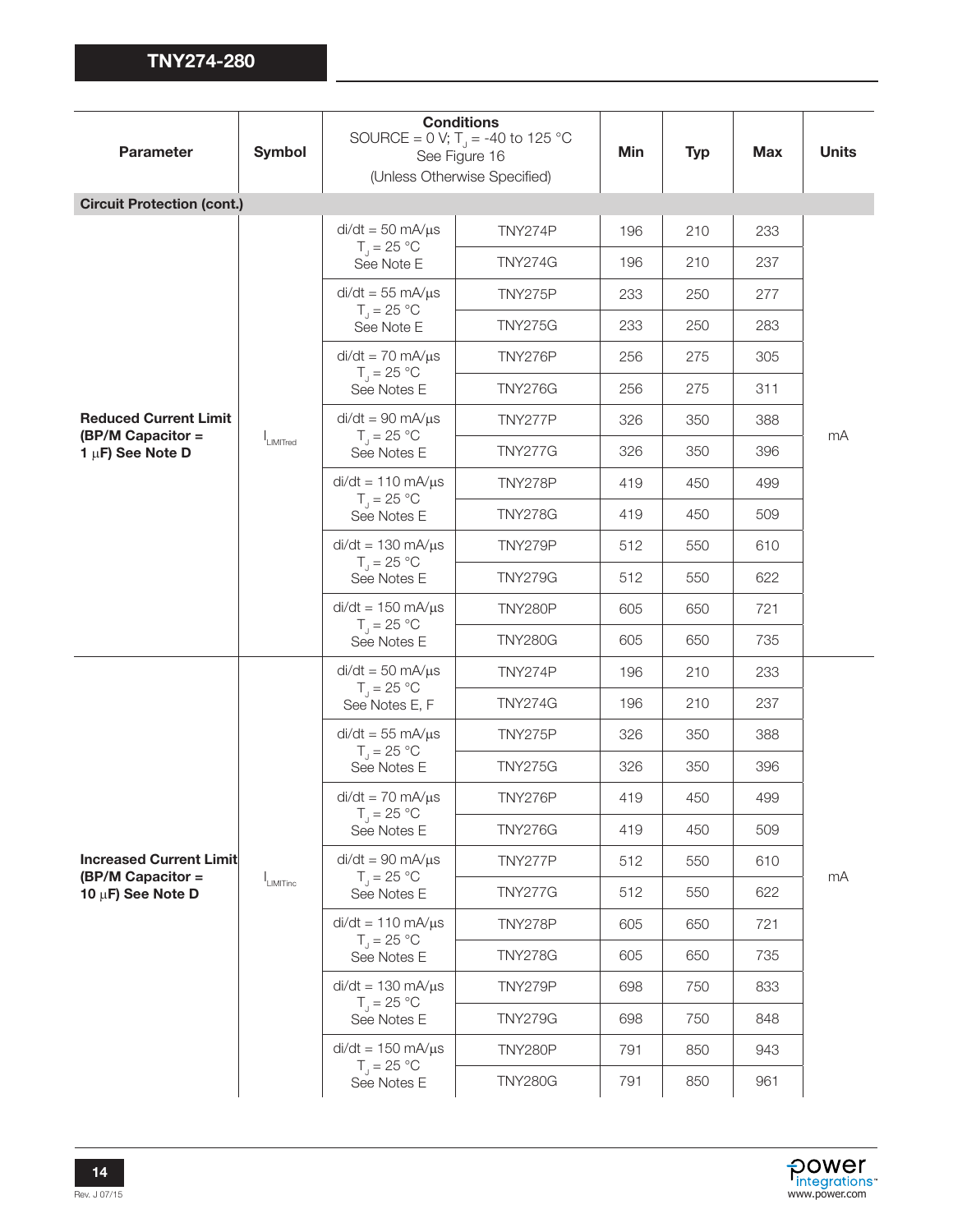| <b>Parameter</b>                                                     | Symbol                                      | <b>Conditions</b><br>SOURCE = 0 V; T <sub>1</sub> = -40 to 125 °C<br>See Figure 16<br>(Unless Otherwise Specified) |                                | <b>Min</b>                        | <b>Typ</b>       | <b>Max</b>                | <b>Units</b> |
|----------------------------------------------------------------------|---------------------------------------------|--------------------------------------------------------------------------------------------------------------------|--------------------------------|-----------------------------------|------------------|---------------------------|--------------|
| <b>Circuit Protection (cont.)</b>                                    |                                             |                                                                                                                    |                                |                                   |                  |                           |              |
|                                                                      |                                             | <b>Standard Current</b><br>Limit, $l^2f = I_{LIMIT(TYP)}^2$                                                        | TNY274-280P                    | $0.9 \times$<br>$ ^{2}f$          | $ ^{2}f$         | $1.12 \times$<br>$ ^{2}f$ |              |
|                                                                      |                                             | $\times$ $f_{\text{OSC(TYP)}}$<br>$T_1 = 25 °C$                                                                    | TNY274-280G                    | $0.9\times$<br>$ ^{2}f$           | $ ^{2}f$         | $1.16 \times$<br>$ ^{2}f$ |              |
| <b>Power Coefficient</b>                                             | $ ^{2}f$                                    | <b>Reduced Current</b><br>Limit, $l^2 f = I_{LIMITred(TYP)}^2$                                                     | TNY274-280P                    | $0.9 \times$<br>$ ^{2}f$          | $ ^{2}f$         | $1.16 \times$<br>$ ^{2}f$ | $A^2$ Hz     |
|                                                                      |                                             | $\times$ $f_{\rm OSC(TYP)}$<br>$T_{\text{J}} = 25 \text{ °C}$                                                      | TNY274-280G                    | $0.9 \times$<br>$ ^{2}f$          | $ ^{2}f$         | $1.20 \times$<br>$ ^{2}f$ |              |
|                                                                      |                                             | Increased Current<br>Limit, $l^2f = I_{LIMITinc(TYP)}^2$                                                           | TNY274-280P                    | $0.9 \times$<br>$ ^{2}f$          | $\mathsf{I}^2$ f | $1.16 \times$<br>$ ^{2}f$ |              |
|                                                                      |                                             | $\times$ $f_{\rm OSC(TYP)}$<br>$T_{\text{d}} = 25 \text{ °C}$                                                      | TNY274-280G                    | $0.9 \times$<br>$ ^{2}f$          | $ ^{2}f$         | $1.20 \times$<br>$ ^{2}f$ |              |
| <b>Initial Current Limit</b>                                         | $I_{INT}$                                   | See Figure 19<br>$T_{\parallel}$ = 25 °C, See Note G                                                               |                                | $0.75 \times$<br>$I_{LIMIT(MIN)}$ |                  |                           | mA           |
| <b>Leading Edge</b><br><b>Blanking Time</b>                          | $t_{LEB}$                                   | $T_{J} = 25 °C$<br>See Note G                                                                                      |                                | 170                               | 215              |                           | ns           |
| <b>Current Limit</b><br><b>Delay</b>                                 | $t_{\text{ILD}}$                            | $T_{\rm J} = 25 \,^{\circ}\mathrm{C}$<br>See Note G, H                                                             |                                |                                   | 150              |                           | ns           |
| <b>Thermal Shutdown</b><br><b>Temperature</b>                        | $T_{SD}$                                    |                                                                                                                    |                                | 135                               | 142              | 150                       | $^{\circ}C$  |
| <b>Thermal Shutdown</b><br><b>Hysteresis</b>                         | $\mathsf{T}_{\mathsf{SDH}}$                 |                                                                                                                    |                                |                                   | 75               |                           | $^{\circ}C$  |
| <b>BP/M Pin Shutdown</b><br><b>Threshold Current</b>                 | $I_{SD}$                                    |                                                                                                                    |                                | 4                                 | 6.5              | 9                         | mA           |
| <b>BP/M Pin Power up</b><br><b>Reset Threshold</b><br><b>Voltage</b> | $\mathsf{V}_{\mathsf{BP/M}(\mathsf{REST})}$ |                                                                                                                    |                                | 1.6                               | 2.6              | 3.6                       | $\vee$       |
| <b>Output</b>                                                        |                                             |                                                                                                                    |                                |                                   |                  |                           |              |
|                                                                      |                                             | <b>TNY274</b>                                                                                                      | $T_{\text{J}} = 25 \text{ °C}$ |                                   | 28               | 32                        |              |
|                                                                      |                                             | $I_{p} = 25 \text{ mA}$                                                                                            | $T_{\rm d} = 100 °C$           |                                   | 42               | 48                        |              |
| <b>ON-State</b>                                                      |                                             | <b>TNY275</b>                                                                                                      | $T_{\rm J}$ = 25 °C            |                                   | 19               | 22                        |              |
| <b>Resistance</b>                                                    | $R_{DS(ON)}$                                | $I_{p} = 28 \text{ mA}$                                                                                            | $T_{\rm j} = 100 \, \degree C$ |                                   | 29               | 33                        | $\Omega$     |
|                                                                      |                                             | <b>TNY276</b>                                                                                                      | $T_{\rm J}$ = 25 °C            |                                   | 14               | 16                        |              |
|                                                                      |                                             | $I_{\text{D}} = 35 \text{ mA}$                                                                                     | $T_{\rm J} = 100 \, \degree C$ |                                   | 21               | 24                        |              |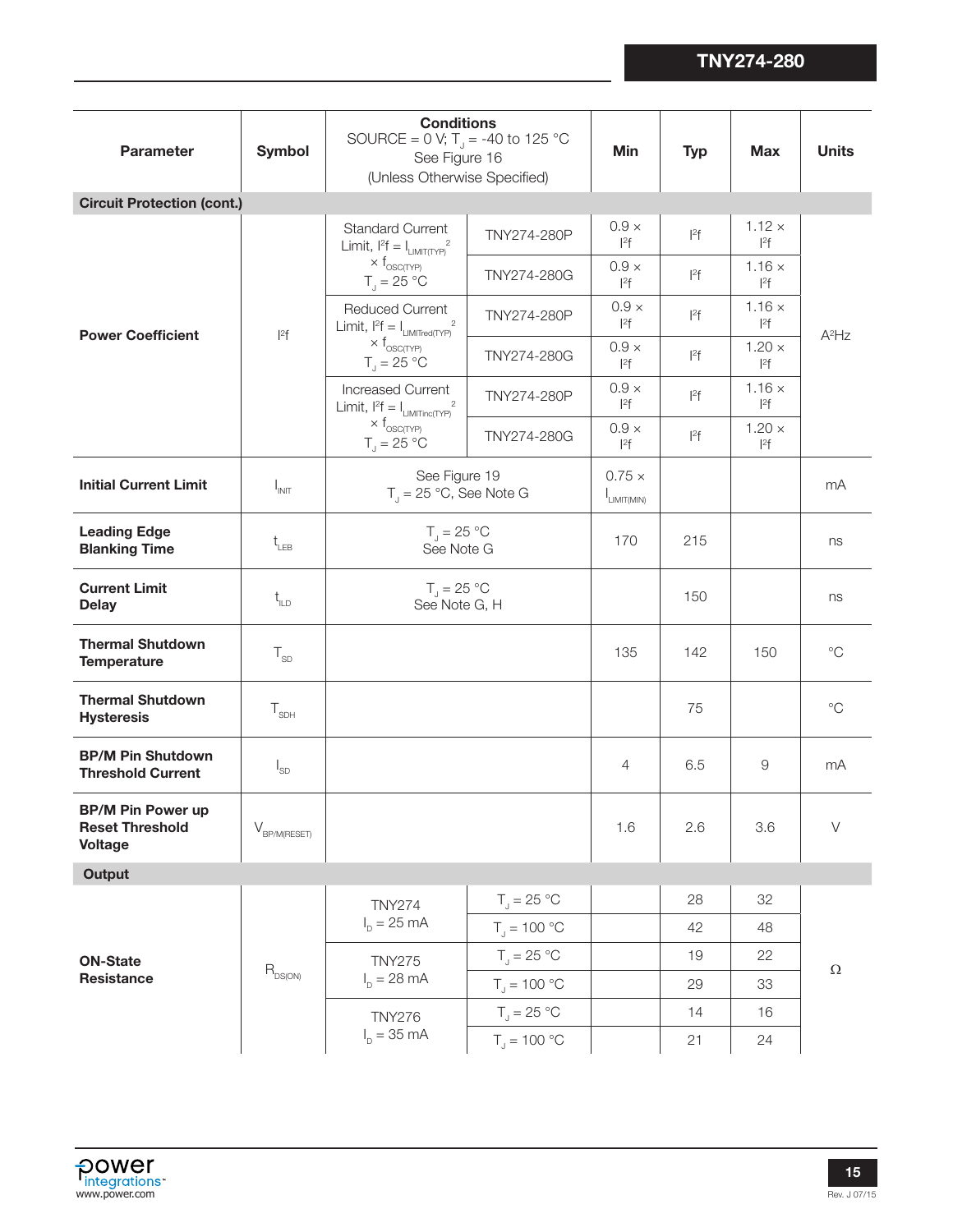| <b>Parameter</b>                                 | <b>Symbol</b>                       | <b>Conditions</b><br>SOURCE = 0 V; T <sub>1</sub> = -40 to 125 °C<br>See Figure 16<br>(Unless Otherwise Specified) | <b>Min</b>                                                   | <b>Typ</b> | <b>Max</b> | <b>Units</b> |          |
|--------------------------------------------------|-------------------------------------|--------------------------------------------------------------------------------------------------------------------|--------------------------------------------------------------|------------|------------|--------------|----------|
| Output (cont.)                                   |                                     |                                                                                                                    |                                                              |            |            |              |          |
|                                                  |                                     | <b>TNY277</b>                                                                                                      | $T_{\parallel} = 25 \text{ °C}$                              |            | 7.8        | 9.0          |          |
|                                                  |                                     | $I_{p} = 45 \text{ mA}$                                                                                            | $T_{\rm d} = 100 °C$                                         |            | 11.7       | 13.5         |          |
|                                                  |                                     | <b>TNY278</b>                                                                                                      | $T_{\parallel} = 25 \text{ °C}$                              |            | 5.2        | 6.0          |          |
| <b>ON-State</b>                                  |                                     | $I_{\text{D}} = 55 \text{ mA}$                                                                                     | $T_{\rm J}$ = 100 °C                                         |            | 7.8        | 9.0          |          |
| <b>Resistance</b>                                | $\mathsf{R}_{\text{DS}(\text{ON})}$ | <b>TNY279</b>                                                                                                      | $T_1 = 25 °C$                                                |            | 3.9        | 4.5          | $\Omega$ |
|                                                  |                                     | $I_{p} = 65$ mA                                                                                                    | $T_1 = 100 °C$                                               |            | 5.8        | 6.7          |          |
|                                                  |                                     | <b>TNY280</b><br>$I_{D} = 75 \text{ mA}$                                                                           | $T_{\parallel} = 25 \text{ °C}$                              |            | 2.6        | 3.0          |          |
|                                                  |                                     |                                                                                                                    | $T_{\rm j} = 100 \, \rm ^{\circ}C$                           |            | 3.9        | 4.5          |          |
|                                                  | $\mathsf{I}_{\text{DSS1}}$          | $V_{BP/M} = 6.2 V$<br>$V_{EN/UV} = 0 V$<br>$V_{DS} = 560 V$<br>T <sub>J</sub> = 125 °C<br>See Note I               | TNY274-276                                                   |            |            | 50           | μA       |
|                                                  |                                     |                                                                                                                    | TNY277-278                                                   |            |            | 100          |          |
| <b>OFF-State Drain</b><br><b>Leakage Current</b> |                                     |                                                                                                                    | TNY279-280                                                   |            |            | 200          |          |
|                                                  | $I_{DSS2}$                          | $V_{BPM} = 6.2 V$<br>$V_{EN/UV} = 0 V$                                                                             | $V_{DS}$ = 375 V,<br>$\overline{T}$ = 50 °C<br>See Note G, I |            | 15         |              |          |
| <b>Breakdown</b><br><b>Voltage</b>               | $BV_{DSS}$                          | $V_{BP} = 6.2 V, V_{ENUV} = 0 V,$<br>See Note J, T <sub>J</sub> = 25 °C                                            |                                                              | 700        |            |              | $\vee$   |
| <b>DRAIN Supply</b><br><b>Voltage</b>            |                                     |                                                                                                                    |                                                              | 50         |            |              | $\vee$   |
| <b>Auto-Restart</b><br>ON-Time at $f_{osc}$      | $t_{AR}$                            |                                                                                                                    | $T_{\rm J}$ = 25 °C<br>See Note K                            |            | 64         |              | ms       |
| <b>Auto-Restart</b><br><b>Duty Cycle</b>         | $DC_{AP}$                           |                                                                                                                    | $T_{\parallel} = 25 \text{ °C}$                              |            | 3          |              | $\%$     |

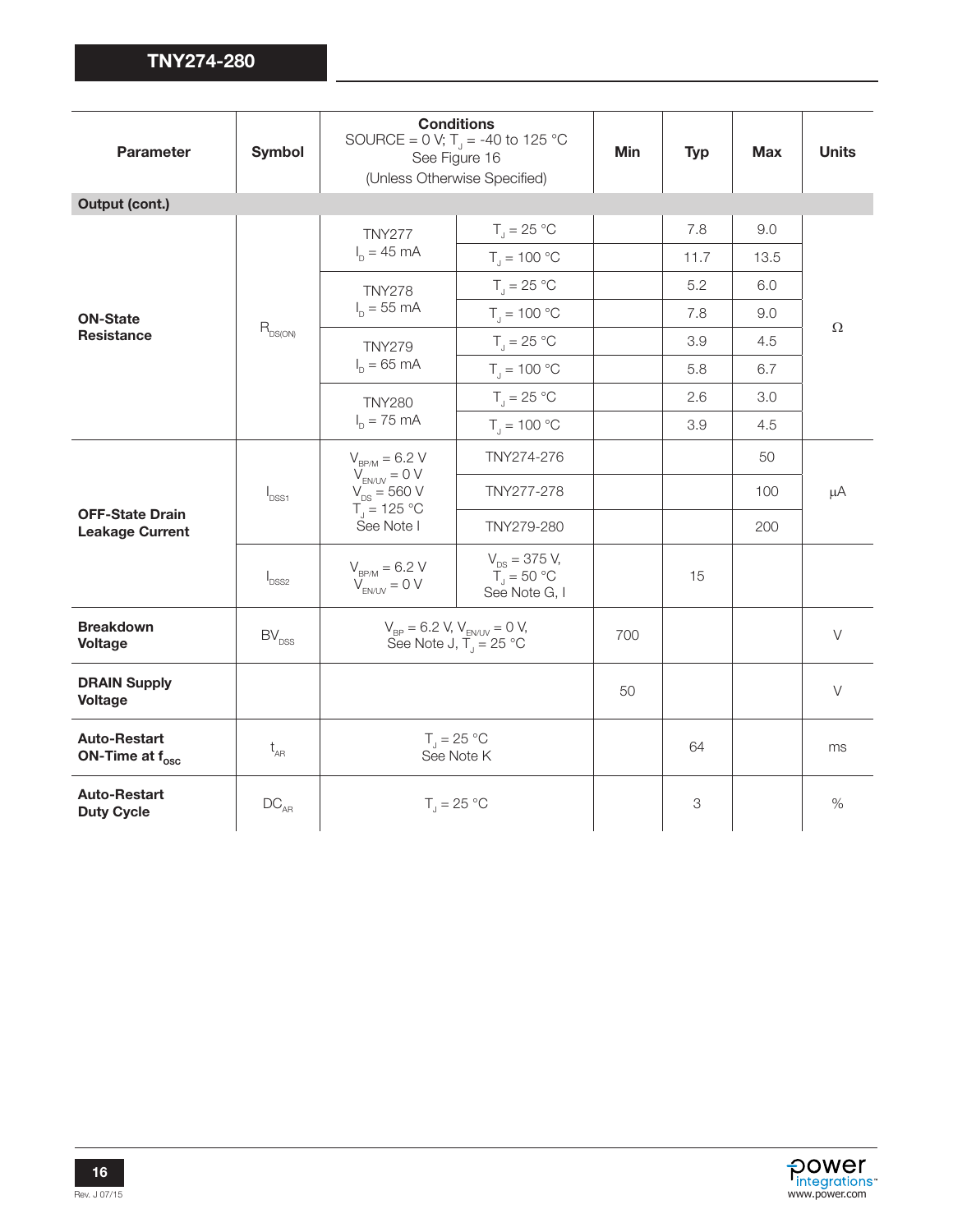NOTES:

- A. I<sub>s1</sub> is an accurate estimate of device controller current consumption at no-load, since operating frequency is so low under these conditions. Total device consumption at no-load is the sum of  $I_{\text{S1}}$  and  $I_{\text{DSS2}}$ .
- B. Since the output MOSFET is switching, it is difficult to isolate the switching current from the supply current at the DRAIN. An alternative is to measure the BP/M pin current at 6.1 V.
- C. BP/M pin is not intended for sourcing supply current to external circuitry.
- D. To ensure correct current limit it is recommended that nominal 0.1  $\mu$ F / 1  $\mu$ F / 10  $\mu$ F capacitors are used. In addition, the BP/M capacitor value tolerance should be equal or better than indicated below across the ambient temperature range of the target application. The minimum and maximum capacitor values are guaranteed by characterization.

| <b>Nominal BP/M</b><br><b>Pin Cap Value</b> | <b>Tolerance Relative to Nominal</b><br><b>Capacitor Value</b> |         |  |  |  |
|---------------------------------------------|----------------------------------------------------------------|---------|--|--|--|
|                                             | Min                                                            | Max     |  |  |  |
| $0.1 \mu F$                                 | $-60\%$                                                        | $+100%$ |  |  |  |
| $1 \mu F$                                   | $-50\%$                                                        | $+100%$ |  |  |  |
| 10 µF                                       | $-50\%$                                                        | ΝA      |  |  |  |

- E. For current limit at other di/dt values, refer to Figure 23.
- F. TNY274 does not set an increased current limit value, but with a 10  $\mu$ F BP/M pin capacitor the current limit is the same as with a  $1 \mu$ F BP/M pin capacitor (reduced current limit value).
- G. This parameter is derived from characterization.
- H. This parameter is derived from the change in current limit measured at 1X and 4X of the di/dt shown in the  $I_{I_{\text{IMIT}}}$  specification.
- I.  $\,$  I<sub>DSS1</sub> is the worst-case OFF-state leakage specification at 80% of BV<sub>DSS</sub> and maximum operating junction temperature. I<sub>DSS2</sub> is a typical specification under worst-case application conditions (rectified 265 VAC) for no-load consumption calculations.
- J. Breakdown voltage may be checked against minimum  $BV_{DSS}$  specification by ramping the DRAIN pin voltage up to but not exceeding minimum  $BV_{\text{DSS}}$ .
- K. Auto-restart on time has the same temperature characteristics as the oscillator (inversely proportional to frequency).

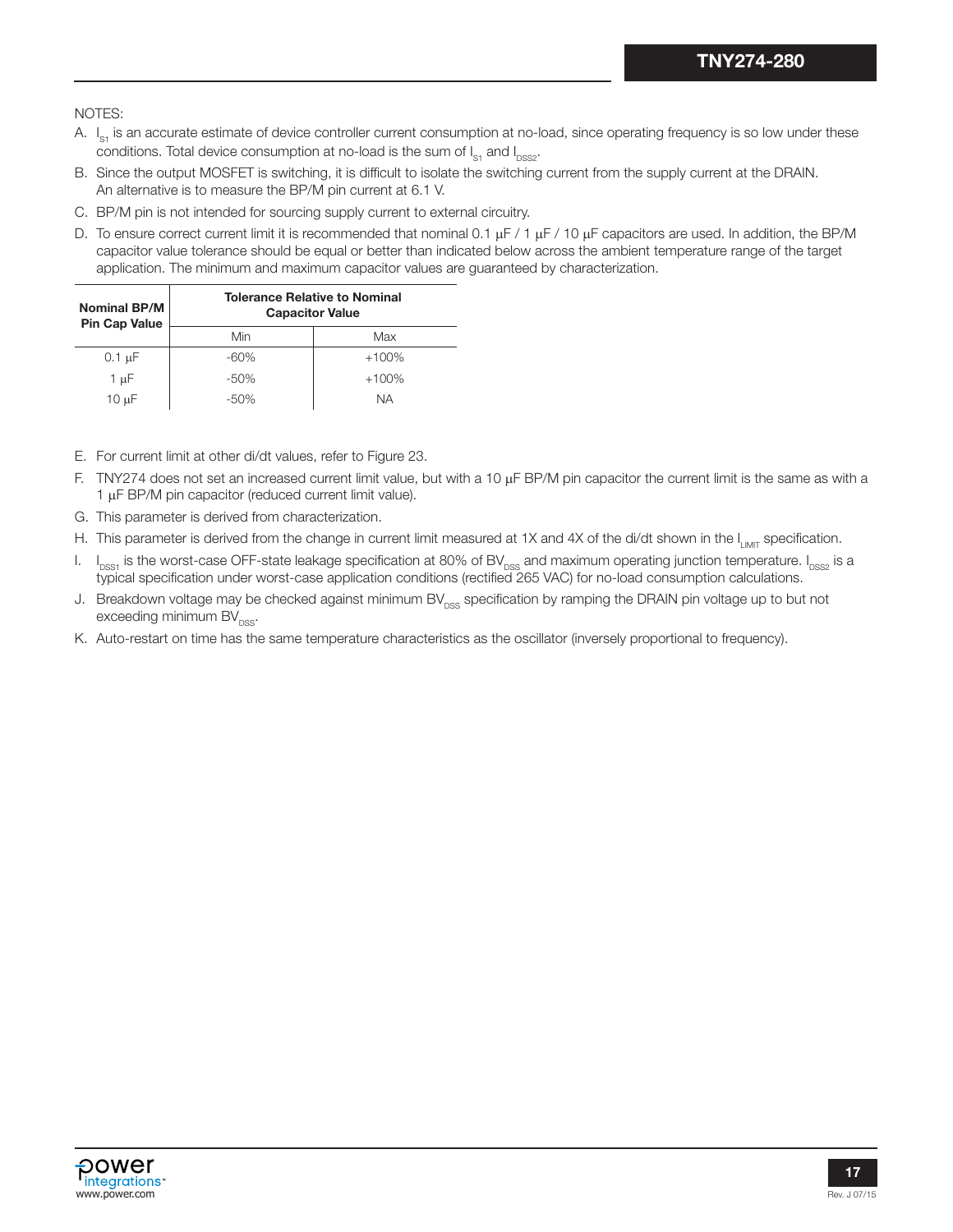



*Figure 17. Duty Cycle Measurement. Figure 18. Output Enable Timing.*





*Figure 19. Current Limit Envelope.*

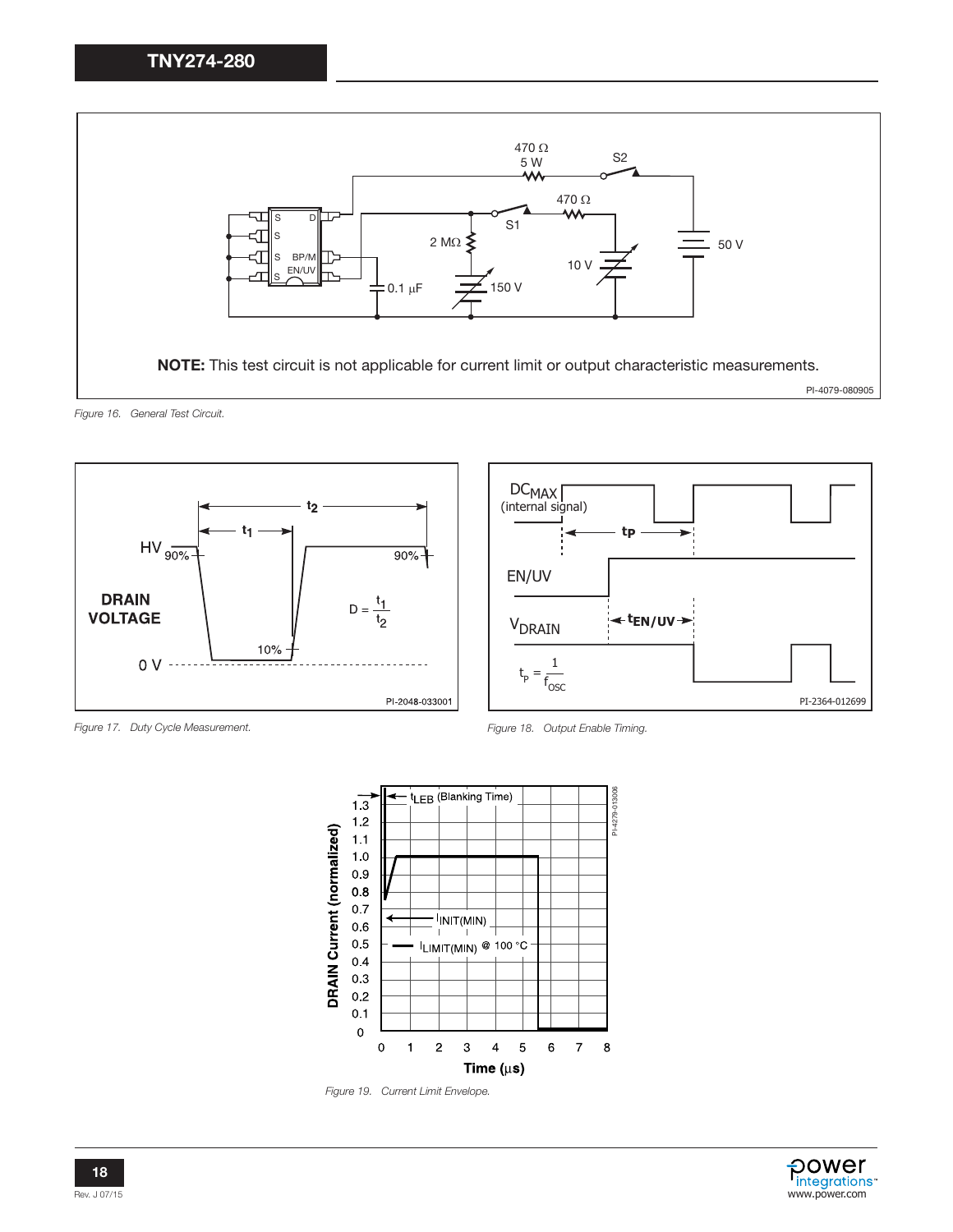# Typical Performance Characteristics



*Figure 20. Breakdown vs. Temperature.*



*Figure 22. Standard Current Limit vs. Temperature.*





*Figure 21. Frequency vs. Temperature.*



*Figure 23. Current Limit vs. di/dt.*



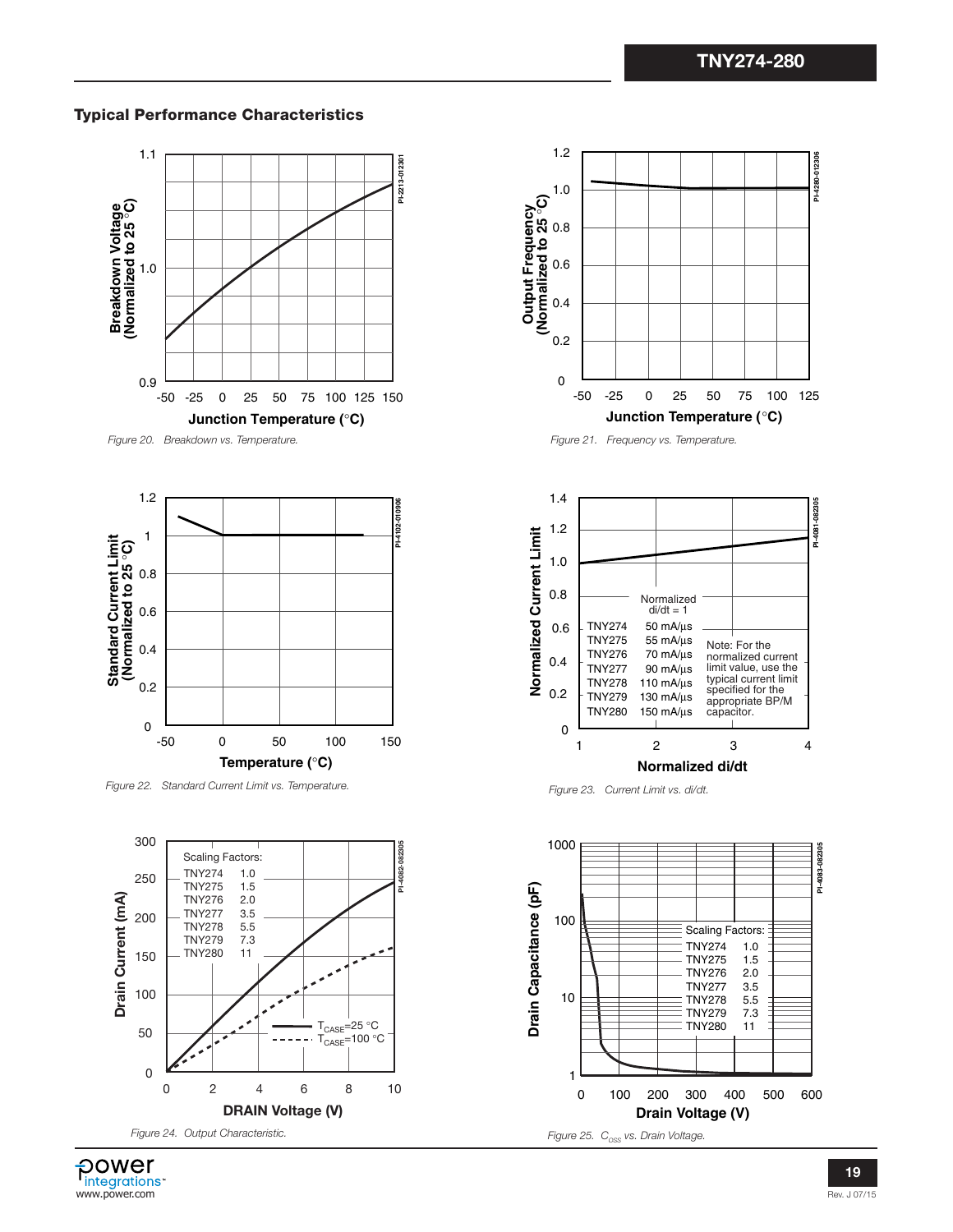



*Figure 26. Drain Capacitance Power.*



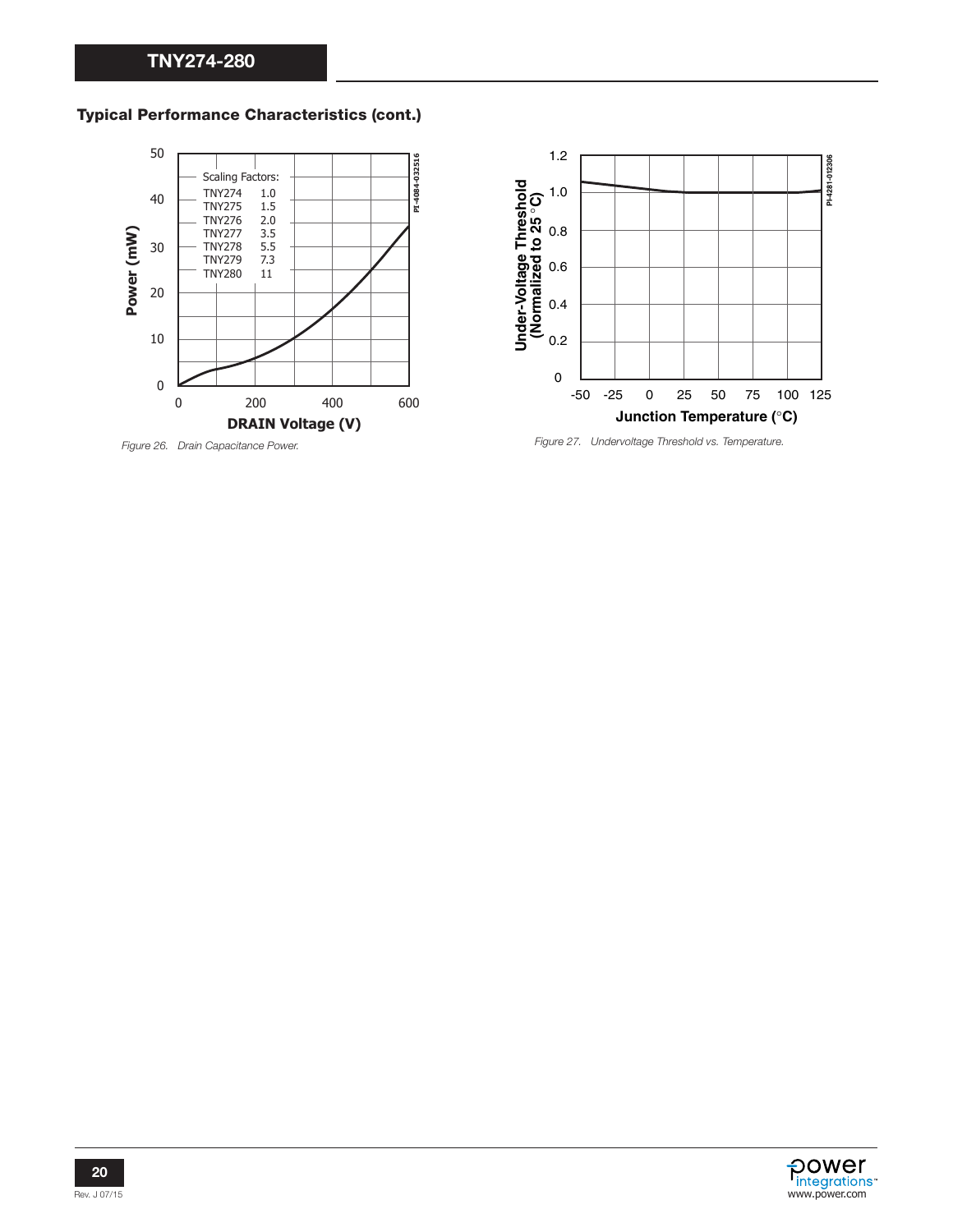

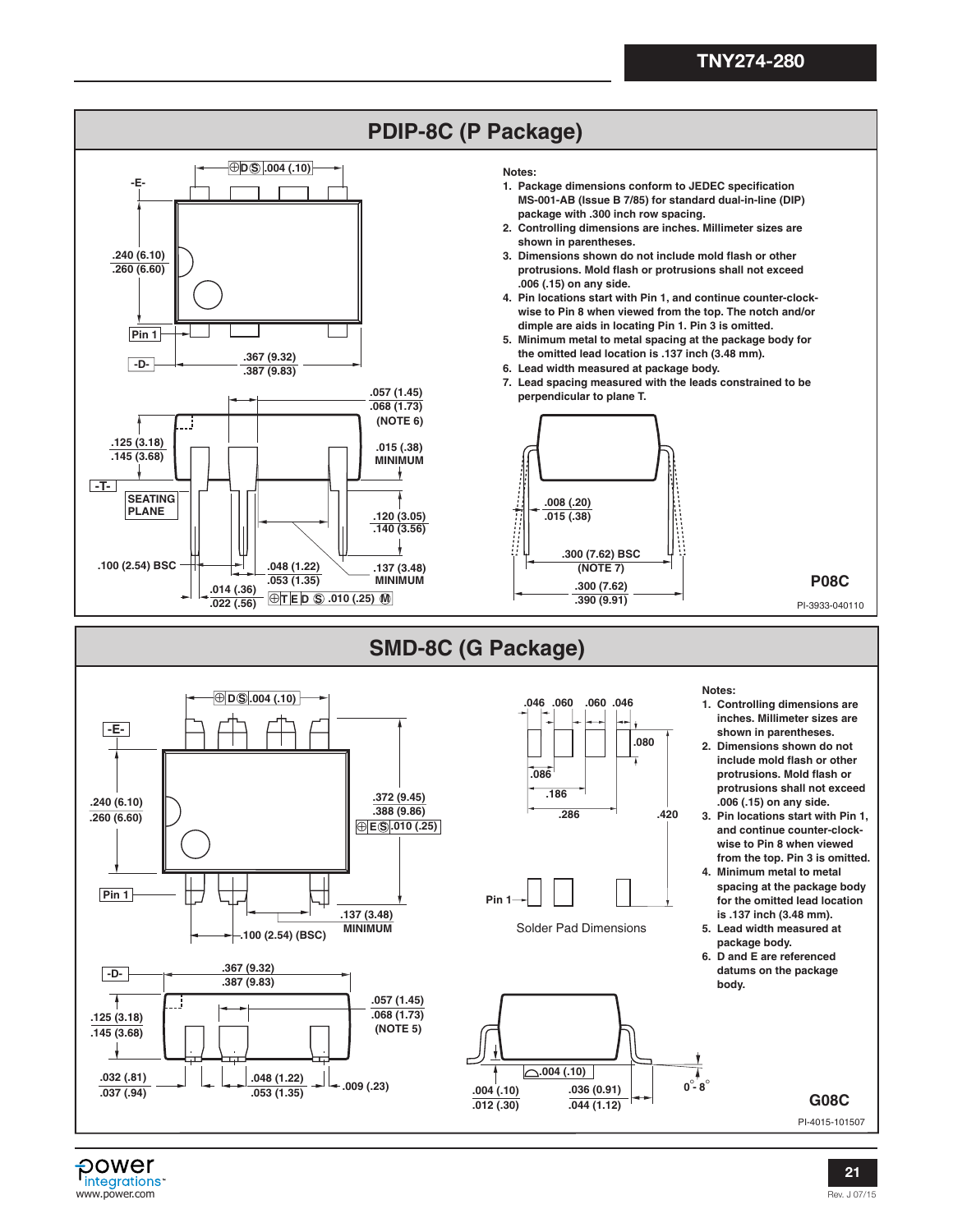# Part Ordering Information





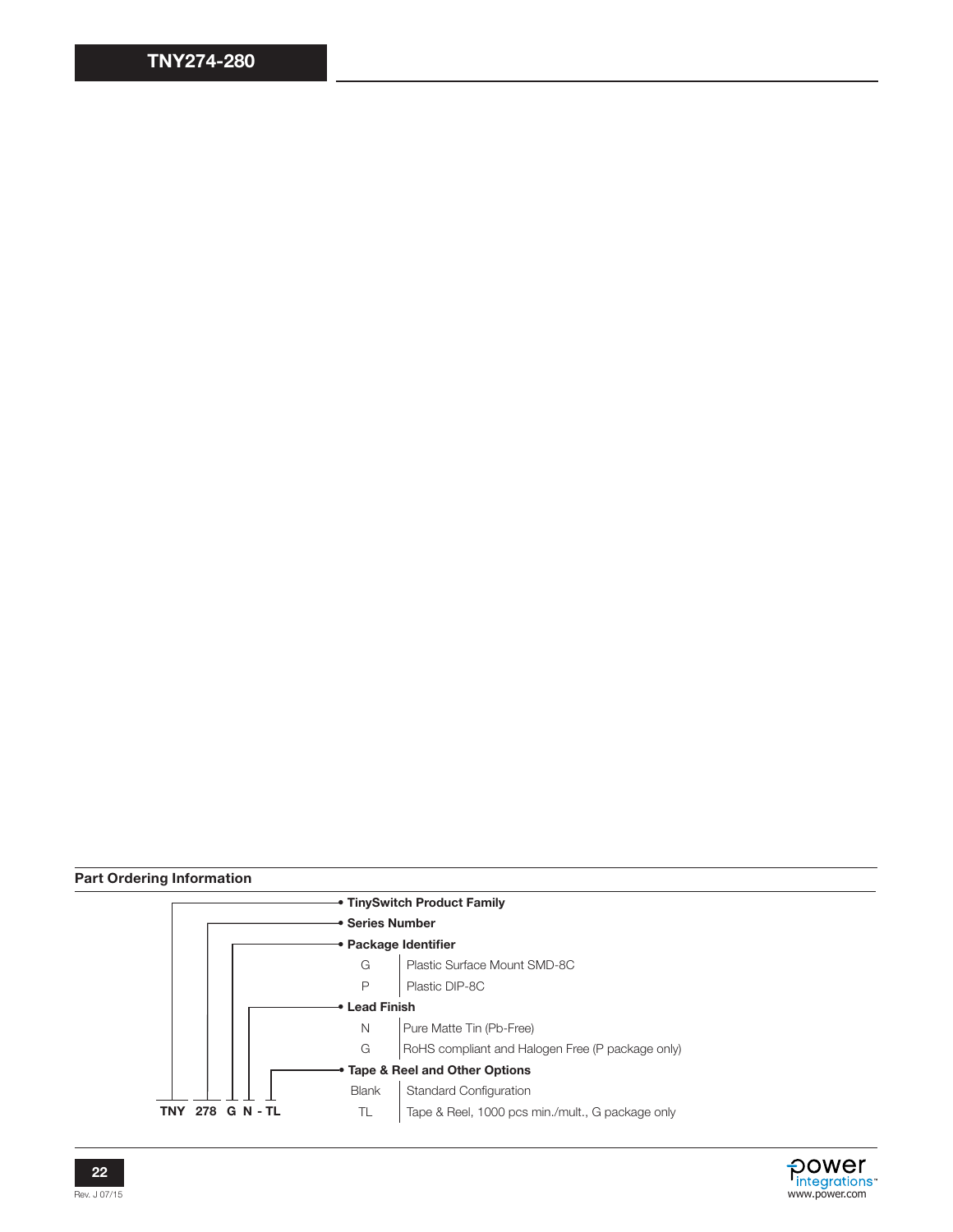| <b>Revision</b> | <b>Notes</b>                                                                                                                                                                       | <b>Date</b> |
|-----------------|------------------------------------------------------------------------------------------------------------------------------------------------------------------------------------|-------------|
| D               | Release final data sheet.                                                                                                                                                          | 1/06        |
| E               | Corrected figure numbers and references.                                                                                                                                           | 2/06        |
| F               | Separated current limit and power coefficient values for G package and updated Figure 15. Added<br>EN/UV and PC board leakage currents in Key Applications Considerations section. | 4/06        |
| G               | Updated line undervoltage current threshold to 2 mA.                                                                                                                               | 6/06        |
| H               | Updated BP/M Pin Charge current and Power Coefficient sections of Parameter Tables.                                                                                                | 9/08        |
|                 | Updated Part Ordering Information section with Halogen Free.                                                                                                                       | 1/09        |
|                 | Updated TNY284P $I_{\text{IMIT}}$ -1 to 9.1 W in Table 2.                                                                                                                          | 09/12       |
| J               | Updated with new Logo Brand Style.                                                                                                                                                 | 06/15       |
| J               | Minor correction made to Functional Block Diagram.                                                                                                                                 | 07/15       |